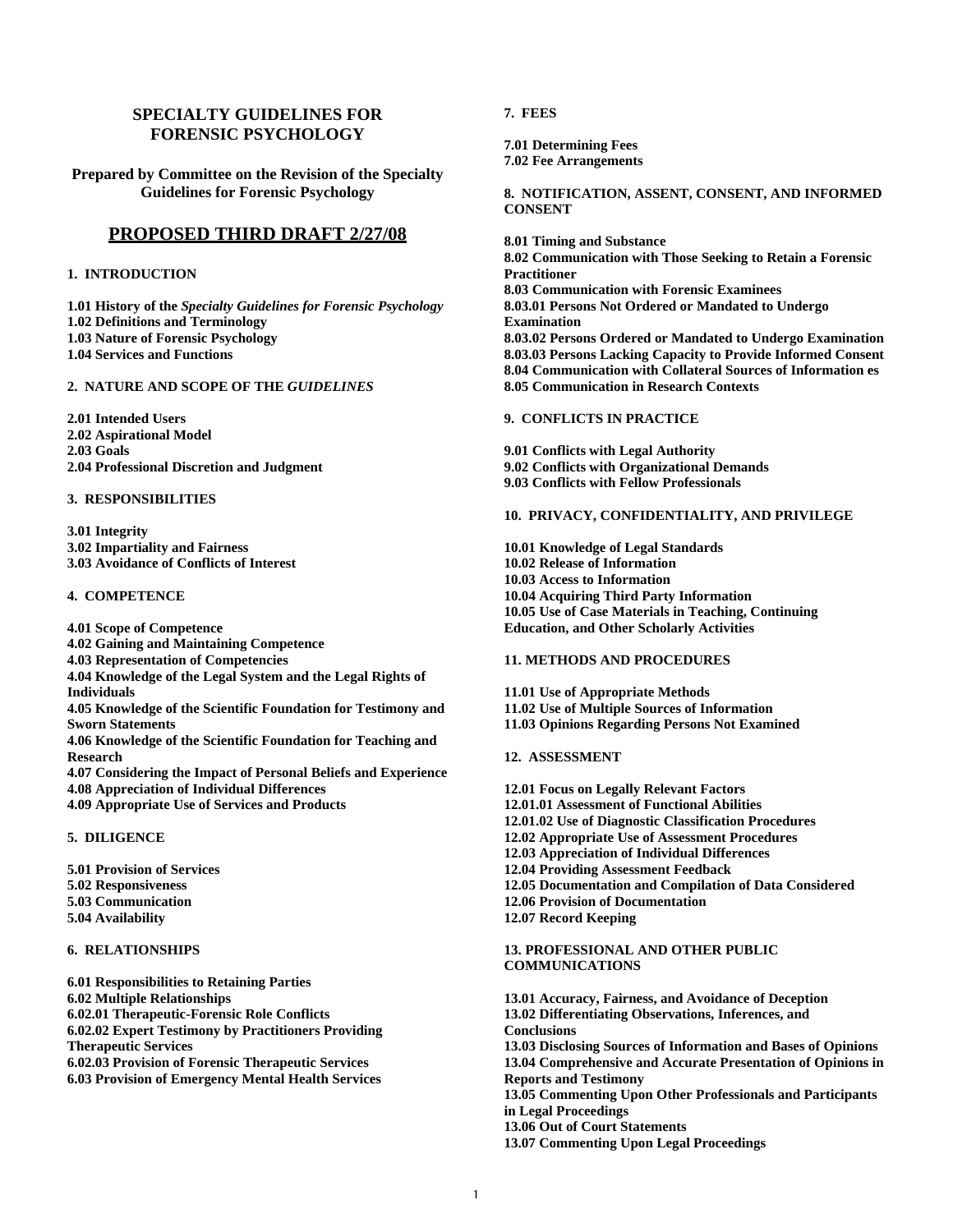#### **APPENDIX I: BACKGROUND OF THE** *GUIDELINES* **AND THE REVISION PROCESS**

- **A. History of the** *Guidelines*
- **B. Revision Process**
- **C. Need for the Guidelines**
- **D. Developers and Support**
- **E. Background Literature**
- **F. Current Status**

**APPENDIX II: DEFINITIONS AND TERMINOLOGY** 

**SUBMIT COMMENTS REGARDIND THIS DRAFT TO:** 

**[sgfpdraft@yahoo.com](mailto:sgfpdraft@yahoo.com)**

**OR** 

**Randy Otto, PhD FMHI**  13301 N. 30<sup>th</sup> St. **Tampa, FL 33612 (F): 813-974-6411** 

**When submitting comments please identify the specific section you are referencing (e.g., 7.01, 8.03.03) and provide recommended alternative language when appropriate.**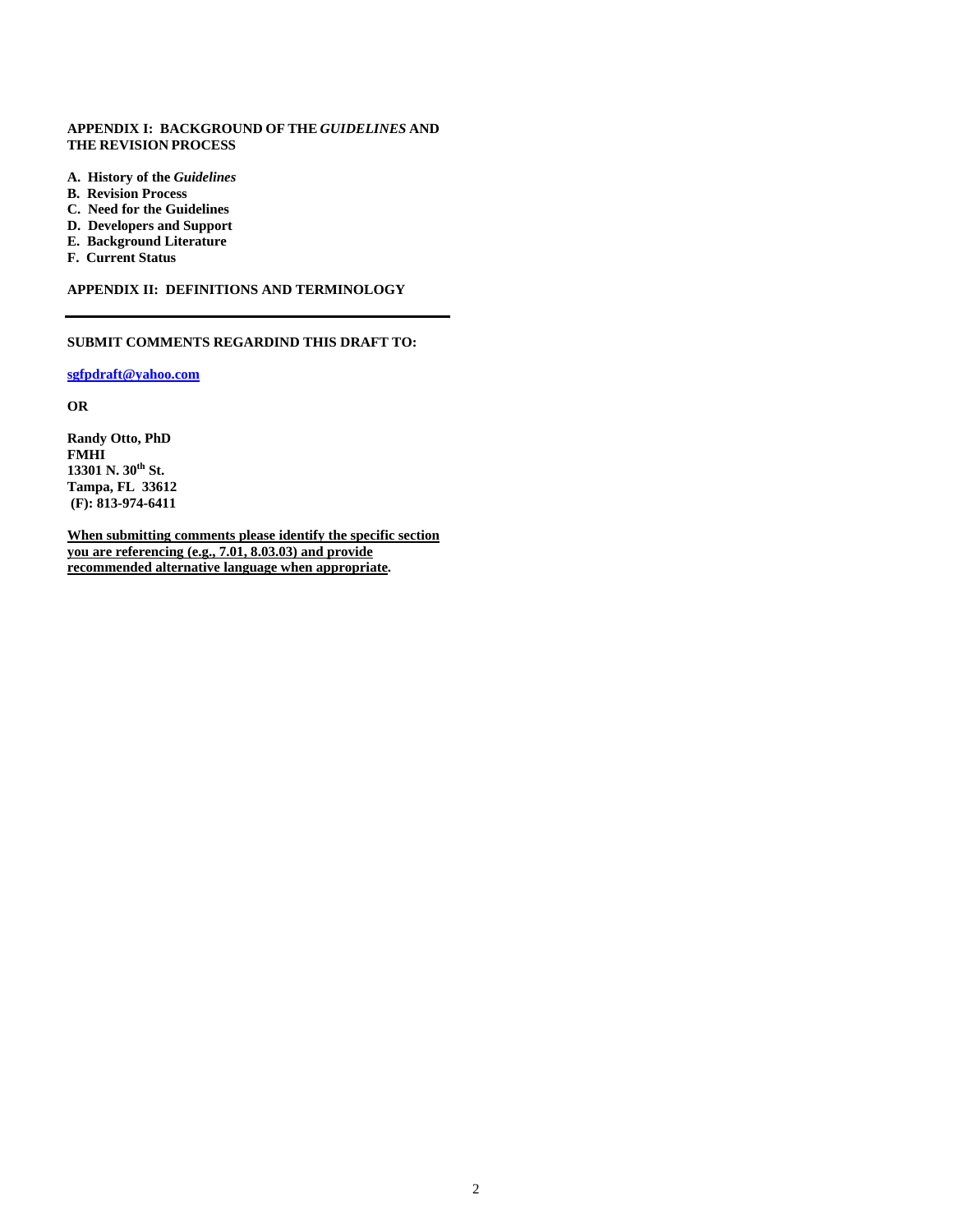### **SPECIALTY GUIDELINES FOR FORENSIC PSYCHOLOGY**

#### **THIRD DRAFT RELEASED FEBRUARY 27, 2008**

# **1. INTRODUCTION**

## **1.01 History of the** *Specialty Guidelines for Forensic Psychology*

This document replaces the 1991 *Specialty Guidelines for Forensic Psychologists* which was approved by the American Psychology-Law Society, Division 41 of the American Psychological Association (APA) and the American Board of Forensic Psychology. The current revision has also been approved by the Council of Representatives of the American Psychological Association. Appendix I includes a discussion of the revision process, enactment, and current status of these *Guidelines*.

#### **1.02 Definitions and Terminology**

Appendix II includes definitions and terminology as used for the purposes of these *Guidelines.*

## **1.03 Nature of Forensic Psychology**

For the purposes of these *Guidelines*, forensic psychology refers to all professional practice by any psychologist working within any subdiscipline of psychology (e.g., clinical, developmental, social, cognitive) when the intended purpose of the service is to apply the scientific, technical, or specialized knowledge of psychology to the law and to use that knowledge to assist in solving legal, contractual, and administrative problems. Application of the *Guidelines* does not depend on the practitioner's typical areas of practice or expertise, but rather on the service provided in the case at hand. These *Guidelines* apply in all matters in which practitioners provide forensic psychological expertise to judicial, administrative, and educational systems including, but not limited to examining or treating persons in anticipation of or subsequent to legal, contractual, administrative, or disability determination proceedings; offering expert opinion about psychological issues in the form of *amicus* briefs or testimony to judicial, legislative or administrative bodies; acting in an adjudicative capacity; serving as a trial consultant or otherwise offering expertise to attorneys, the courts, or others; conducting research in connection with, or in the anticipation of, litigation; or involvement in educational activities of a forensic nature.

Psychological practice is not considered forensic solely because the conduct takes place in, or the product is presented in, a tribunal or other judicial, legislative, or administrative forum. Similarly, when a party (such as a civilly or criminally detained individual) or another individual (such as a child whose parents are involved in divorce proceedings) is ordered into treatment with a practitioner, that treatment is not necessarily the practice of forensic psychology. Psychological testimony that is solely based on the provision of psychotherapy and does not include opinions on psycholegal matters is not ordinarily considered forensic practice.

For the purposes of these *Guidelines*, "forensic practitioner" refers to a psychologist when engaged in the practice of forensic psychology as described above. Such professional conduct is considered forensic from the time the practitioner reasonably anticipates or agrees to, or is legally mandated to, provide expertise on an explicitly psycholegal issue.

#### **1.04 Services and Functions**

Forensic practitioners recognize that the nature of forensic services and functions may be unfamiliar to many service recipients of their services; substantial rights, liberties, and properties may be at risk in forensic matters, and some may incorrectly believe that forensic practitioners are retained to provide partisan advocacy.

The provision of forensic services and functions may include a wide variety of psycholegal roles and functions. As researchers, forensic practitioners may participate in the collection and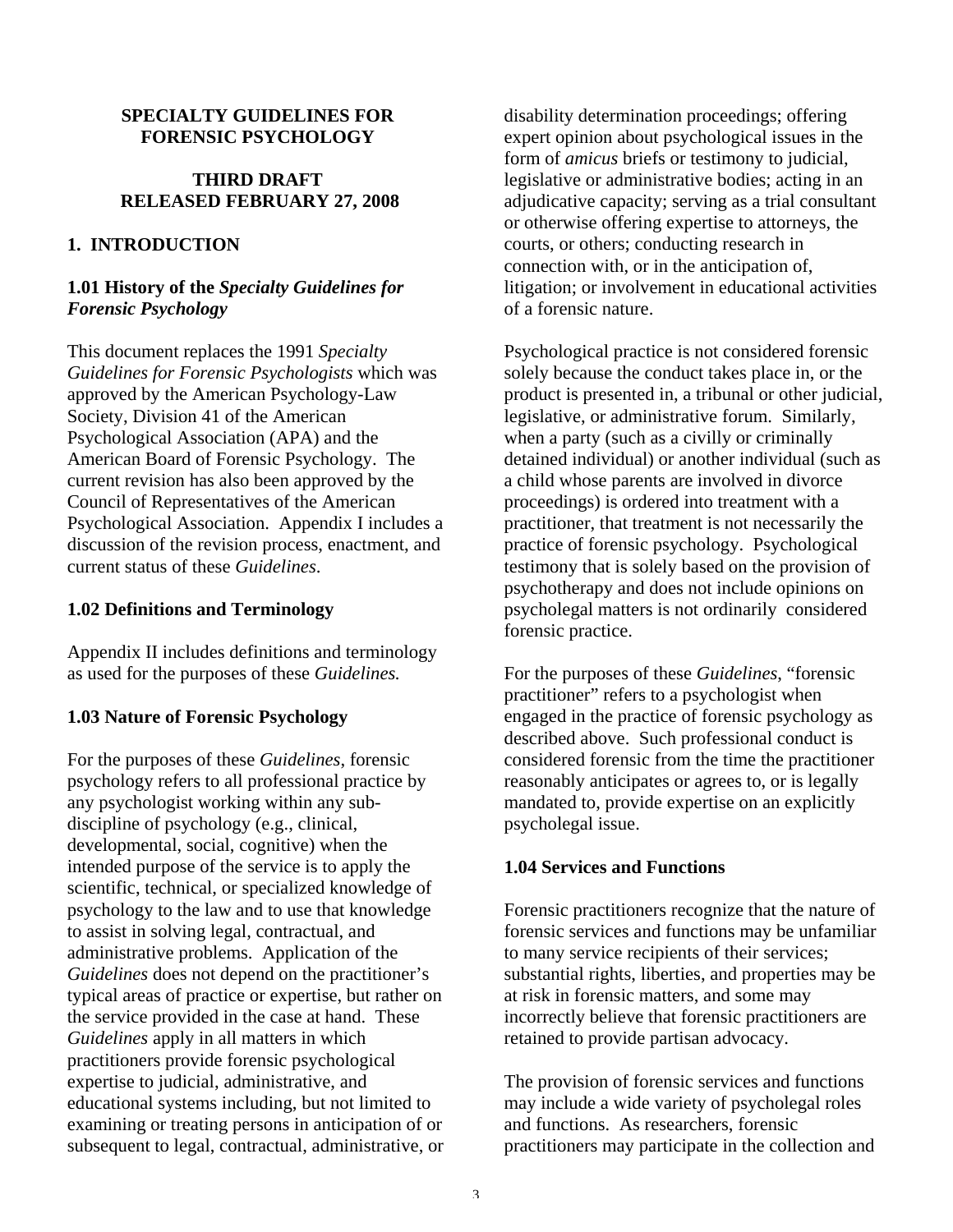dissemination of data that are relevant to various legal issues. As advisors, forensic practitioners may provide an attorney with an informed understanding of the role that psychology can play in the attorney's case. As consultants, forensic practitioners may explain the practical implications of relevant research, examination findings, and the opinions of other psycholegal experts. As examiners, forensic practitioners may assess an individual's functioning and report findings to the attorney, a legal tribunal, an employer, an insurer, or others. As treatment providers, forensic practitioners may provide therapeutic services tailored to the issues and context of a legal proceeding, or based on a court order that explicitly defines treatment goals. As mediators or negotiators, forensic practitioners may serve in a third-party neutral role and assist parties in resolving disputes. As arbiters, special masters, or case managers with decision-making authority, forensic practitioners may serve parties, attorneys, and the courts.

### **2. NATURE AND SCOPE OF THE**  *GUIDELINES*

#### **2.01 Intended Users**

These *Guidelines* are intended for use by psychologists when engaged in the practice of forensic psychology as described above (1.02, 1.03, and 1.04), and may also provide guidance on professional conduct to the legal system, other organizations, and professions.

#### **2.02 Aspirational Model**

The *Guidelines* are aspirational in nature and recommend professional behavior and conduct for forensic practitioners. They are intended to inform the judgment of forensic psychologists and not replace it. Forensic practitioners adhere to applicable codes of ethics and laws, rules and regulations; and consider all appropriate sources of professional authority to inform their behavior in forensic settings.

#### **2.03 Goals**

The goals of the *Guidelines* are to improve the quality of forensic psychological services; enhance the practice and facilitate the systematic development of forensic psychology; encourage a high level of quality in professional practice; and encourage forensic practitioners to acknowledge and respect the rights of those whom they serve.

#### **2.04 Professional Discretion and Judgment**

Guidelines differ from practice standards and other required codes of conduct. Standards are mandatory and may be accompanied by an enforcement mechanism; guidelines reflect aspirations for accomplishment and are not accompanied by an enforcement mechanism.

For forensic practitioners who are members of the APA, the Ethical Principles of Psychologists and Code of Conduct (EPPCC), and not the *Guidelines*, contain rules of conduct enforceable by the APA. Such rules of the EPPCC define the proper conduct of psychologists, including forensic practitioners, for purposes of professional discipline. In contrast to the EPPCC, the *Guidelines* are advisory and are to be understood only as providing further guidance for forensic practitioners and others.

The *Guidelines* are not mandatory or exhaustive and may not be applicable to every forensic situation or jurisdiction. As such, the *Guidelines* are advisory in areas in which the forensic practitioner has discretion to exercise professional judgment that is not prohibited or mandated by the EPPCC or by applicable law, rules, or regulations. The *Guidelines* neither add obligations to nor eliminate obligations from the EPPCC, but provide additional guidance for psychologists.

The modifiers used in the *Guidelines* (e.g., reasonably, appropriate, potentially) are included in order to allow professional judgment on the part of forensic practitioners; ensure applicability across the broad range of activities conducted by forensic practitioners; and reduce the likelihood of enacting an inflexible set of *Guidelines* that would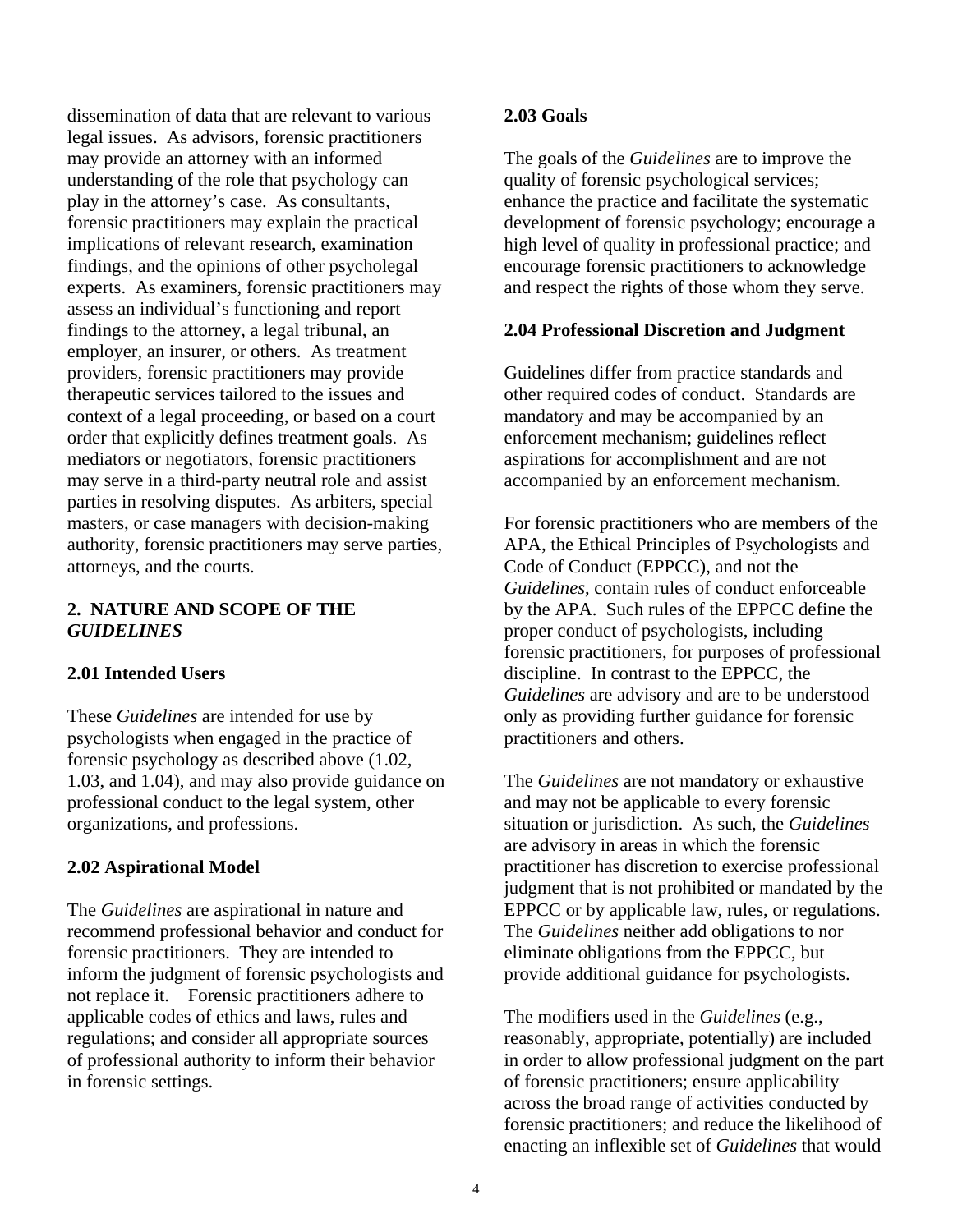be unable to evolve as conceptualizations of generally accepted and desirable practices evolve.

The use of these modifiers, and the recognition of the role of professional discretion and judgment, also reflects that forensic practitioners are likely to encounter facts and circumstances not anticipated by the *Guidelines* and they may have to act upon uncertain or incomplete evidence. The *Guidelines* may provide general or conceptual guidance in such circumstances. The *Guidelines* do not, however, exhaust the legal, professional, moral, and ethical considerations that inform forensic practitioners, for no complex activity can be completely defined by legal rules, codes of conduct, and aspirational guidelines.

## **2.05 Limitations**

The *Guidelines* are not intended to serve as a basis for disciplinary action or civil liability. The standard of care is established by a competent authority not by the *Guidelines*. The *Guidelines* may assist in establishing standards of care in their attempt to identify the best possible practice, but they do not, in and of themselves, identify what other conduct may also be competent practice and what may be the standard of care in a particular case. No ethical, licensure, or other administrative action or remedy, nor any other cause of action, should be taken *solely* on the basis of a forensic practitioner acting in a manner consistent or inconsistent with these *Guidelines*. Whether a forensic practitioner has acted in a manner contrary to that advised in these *Guidelines* should not, in and of itself, determine whether the forensic practitioner is liable in a legal action or acted unethically.

In cases in which a competent authority references the *Guidelines* when formulating standards, the *Guidelines* advise that the authority consider that the *Guidelines* attempt to identify a high level of quality in practice in common forensic contexts; competent practice is defined as the conduct of a reasonably prudent forensic practitioner engaged in similar activities in similar circumstances; professional conduct evolves and may be viewed along a continuum of adequacy, and "minimally

competent" and "best possible" are usually different points along that continuum.

The *Guidelines* are designed to be national in scope and are intended to be consistent with state and federal law. Although their scope may be more limited outside of the United States, they nonetheless may provide some direction that informs forensic practitioners in other countries and jurisdictions.

# **3. RESPONSIBILITIES**

# **3.01 Integrity**

Forensic practitioners seek to promote accuracy, honesty, and truthfulness in the science, teaching, and practice of forensic psychology and they resist partisan pressures to provide services in any ways that might tend to be misleading or inaccurate.

## **3.02 Impartiality and Fairness**

When offering expert opinion to be relied upon by a decision maker, when providing forensic therapeutic services, or when teaching or conducting research, forensic practitioners demonstrate commitment to the goals of accuracy, objectivity, fairness, and independence. Forensic practitioners recognize the adversarial nature of the legal system and strive to treat all participants and weigh all data, opinions, and rival hypotheses objectively.

When conducting forensic examinations, forensic practitioners are unbiased and nonpartisan, and they eschew partisan presentation of unrepresentative, incomplete, or inaccurate evidence that might mislead finders of fact. This guideline does not preclude forceful representation of the data and reasoning upon which a conclusion or professional product is based.

When providing educational services, forensic practitioners represent alternative perspectives, including data, studies, or evidence on both sides of the question, in an accurate, fair and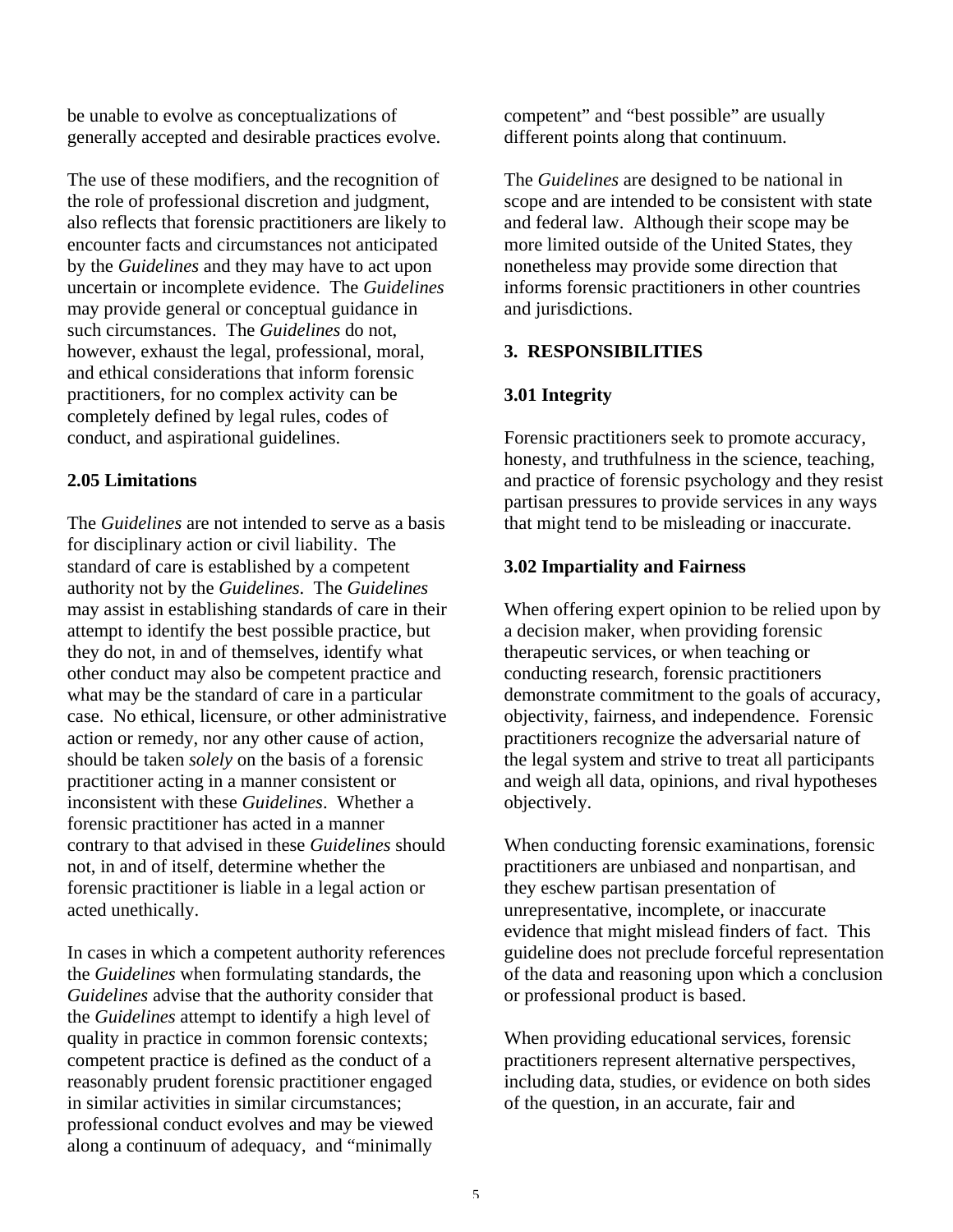professional manner, and demonstrate a willingness to weigh and present all views, facts, or opinions impartially.

When conducting research, forensic practitioners represent results in a fair and objective manner. Forensic practitioners utilize research designs and scientific methods that adequately and fairly test the questions at hand, and they resist partisan pressures to develop designs or report results in ways that might be misleading or unfairly bias the results of a test, study, or evaluation.

## **3.03 Avoidance of Conflicts of Interest**

Forensic practitioners refrain from taking on a professional role when personal, scientific, professional, legal, financial, or other interests or relationships could reasonably be expected to impair their objectivity, competence, or effectiveness in providing forensic services.

Forensic practitioners identify, make known, and address real or apparent conflicts of interest in an attempt to maintain the public confidence and trust, discharge professional obligations, and maintain responsibility, objectivity, and accountability. Whenever possible, such conflicts are revealed to all parties as soon as they become known to the psychologist. Forensic practitioners consider whether a prudent and competent forensic practitioner engaged in similar circumstances would determine that the ability to make a proper decision is likely to become impaired under the immediate circumstances.

When a conflict of interest is determined to be manageable, continuing services are provided and documented in a way to manage the conflict, maintain accountability, and preserve the trust of relevant others (also see Section 6.02).

## **4. COMPETENCE**

#### **4.01 Scope of Competence**

Forensic practitioners seek to provide services in a manner consistent with the standards of their profession. In determining whether to proceed in

a particular matter, forensic practitioners consider factors including the relative complexity and specialized nature of the service required, their relevant training and experience, the preparation and study they are able to devote to the matter, and the opportunities for consultation with a professional of established competence in the subject matter in question. Even with regard to subjects in which they are competent, forensic practitioners may choose to consult with other experts in particularly complex or contentious matters.

## **4.02 Gaining and Maintaining Competence**

Competence can be acquired through various combinations of education, training, supervised experience, consultation, study, and professional experience. Forensic practitioners planning to provide services, teach, or conduct research involving populations, areas, techniques, or technologies that are new to them undertake relevant education, training, supervised experience, consultation, or study.

Forensic practitioners make ongoing efforts to develop and maintain their competencies. To maintain the requisite knowledge and skill, forensic practitioners keep abreast of developments in the fields of psychology and the law and engage in continuing study and education.

#### **4.03 Representation of Competencies**

Consistent with the EPPCC, forensic practitioners adequately and accurately inform all recipients of their services (e.g., attorneys, tribunals) about relevant aspects of the nature and extent of their experience, training, credentials, and qualifications, and how they were obtained.

## **4.04 Knowledge of the Legal System and the Legal Rights of Individuals**

Forensic practitioners are responsible for a fundamental and reasonable level of knowledge and understanding of the legal and professional standards, laws, rules, and precedents that govern their participation in legal proceedings and that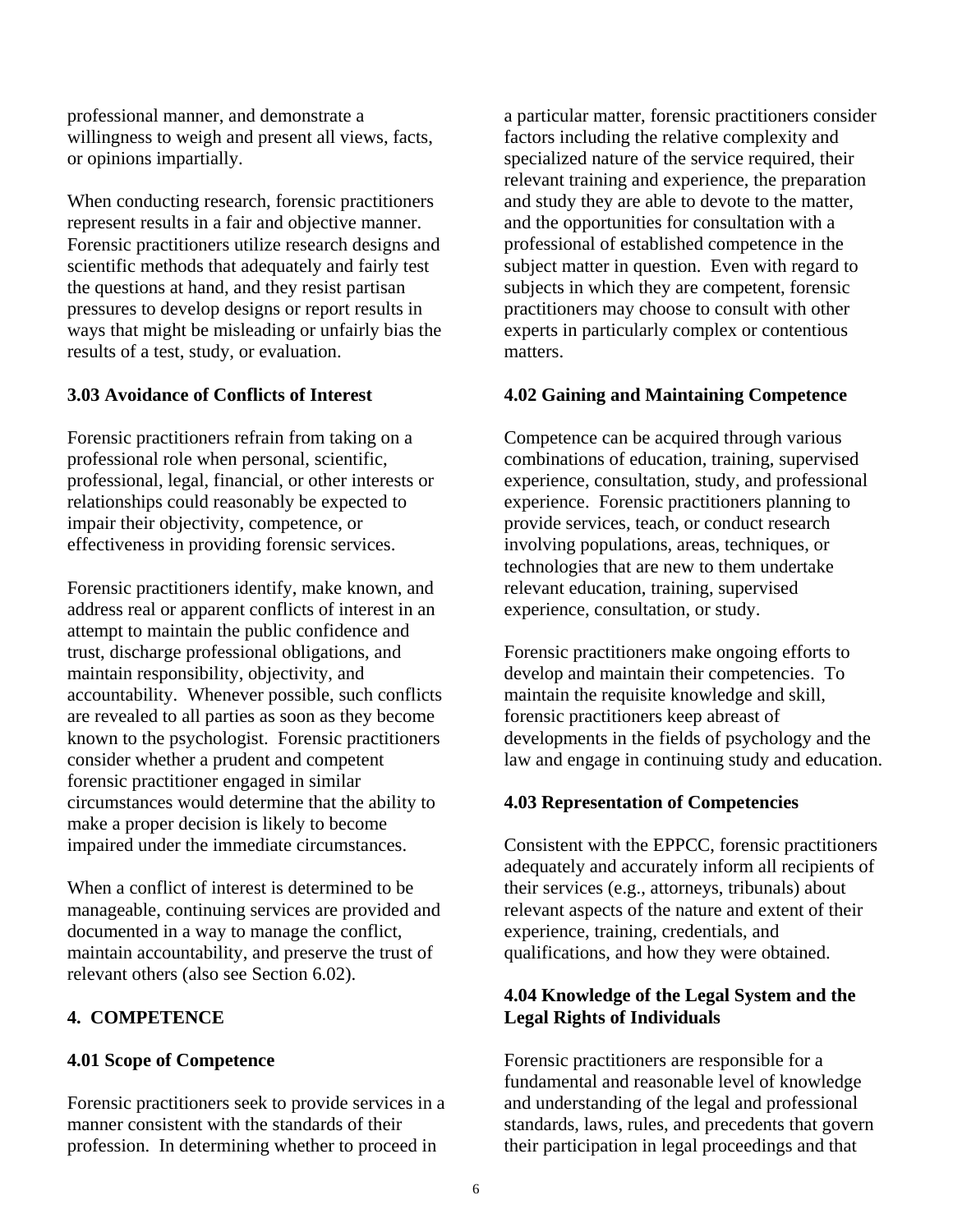guide the impact of their services on service recipients.

Forensic practitioners manage their professional conduct in a manner that does not threaten or impair the rights of affected individuals. They consult with, and refer others to legal counsel on matters of law. Although, they do not provide formal legal advice or opinions, forensic practitioners may provide legal information to examinees or others based on their knowledge and experience. They distinguish this advice from legal opinions, however, and encourage consultation with attorneys as appropriate.

## **4.05 Knowledge of the Scientific Foundation for Testimony and Other Sworn Statements**

Forensic practitioners offer opinions to the court in those areas for which they are competent to do so, based on adequate knowledge, skill, experience, and education. When providing opinions and testimony that are based on novel or emerging principles and methods forensic practitioners, when possible, make known the limitations of these principles and methods. Forensic practitioners typically provide opinions and testimony that are sufficiently based upon facts or data and on adequate scientific foundation, the product of reliable principles and methods, and based on principles and methods that have been applied reliably to the facts of the case.

## **4.06 Knowledge of the Scientific Foundation for Teaching and Research**

Consistent with the EPPCC (7.03), forensic practitioners engage in teaching and research activities in which they have adequate knowledge, experience, and education. They adhere to recognized and accepted principles of research design and scientific method, and acknowledge substantial relevant limitations and caveats inherent in their procedures and conclusions.

## **4.07 Considering the Impact of Personal Beliefs and Experience**

Forensic practitioners recognize that their own attitudes, values, beliefs, opinions, or biases may have the effect of diminishing their ability to practice in a competent and impartial manner. Under such circumstances, forensic practitioners take steps to correct or limit such effects, decline participation in the matter, or limit their participation in a manner that is consistent with professional obligations.

## **4.08 Appreciation of Individual Differences**

When scientific or professional knowledge in the discipline of psychology establishes that an understanding of factors associated with age, gender, gender identity, race, ethnicity, culture, national origin, religion, sexual orientation, disability, language, socioeconomic status, or other relevant individual differences affects implementation or use of their services or research, forensic practitioners gain the training, experience, consultation, or supervision necessary. They do not engage in unfair discrimination based on such factors or on any basis proscribed by law. They take steps to correct or limit the effects of such factors on their work, decline participation in the matter, or limit their participation in a manner that is consistent with professional obligations.

#### **4.9 Appropriate Use of Services and Products**

Forensic practitioners make a reasonable effort to guard against misuse of their services and exercise professional discretion in determining the extent and means by which such misuses are addressed.

#### **5. DILIGENCE**

#### **5.01 Provision of Services**

Forensic practitioners make explicit agreements which define the scope of, timeframe of, and compensation for their services. In the event that a client breaches the contract or behaves in a manner that would compromise the ethical obligations of the forensic practitioner, the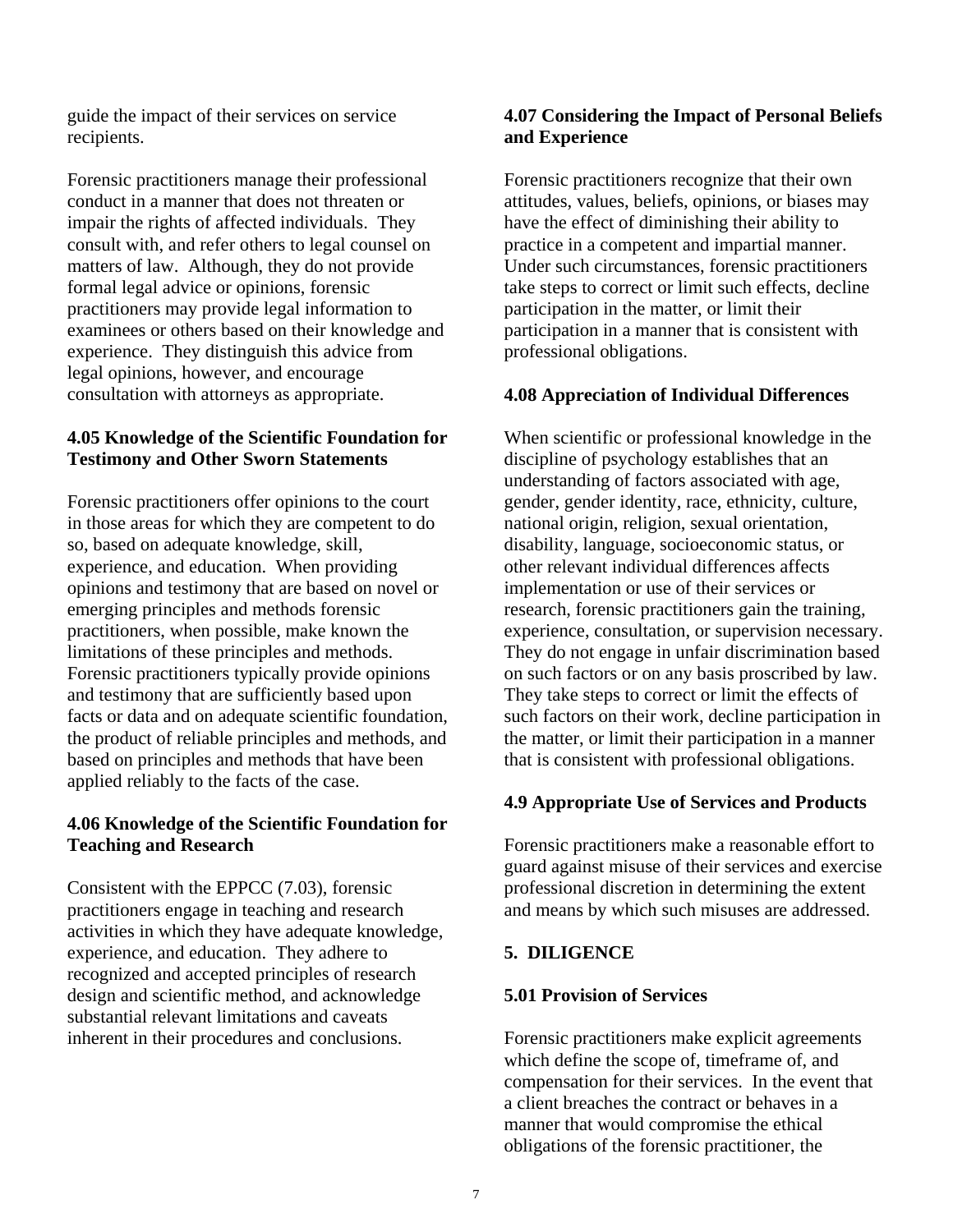forensic practitioner may terminate the relationship. Forensic practitioners act with reasonable diligence and promptness in providing agreed-upon and reasonably anticipated services. Forensic practitioners are not bound, however, to provide services not reasonably anticipated when retained, nor to provide every possible aspect or variation of service. Instead, forensic practitioners exercise professional discretion in determining the extent and means by which services are provided and agreements are fulfilled.

## **5.02 Responsiveness**

Forensic practitioners manage their workload so that services can be provided thoroughly, competently, and promptly. Acting with reasonable promptness, however, does not require the forensic practitioner to acquiesce to service demands that could not have been reasonably anticipated at the time the service was requested, nor does it require the forensic practitioner to provider services if the client has not acted in a manner consistent with existing agreements, including payment of fees.

#### **5.03 Communication**

Forensic practitioners keep their clients reasonably informed about the status of their services, comply with their clients' reasonable requests for information, and consult with their clients about any substantial limitation on their conduct or performance that may arise when they reasonably believe that their clients anticipate a service that may not be consistent with the *Guidelines*. Forensic practitioners attempt to keep their clients reasonably informed regarding new facts, opinions, or other potential evidence that may be salient.

## **5.04 Availability**

Unless the forensic practitioner-client relationship is terminated pursuant to the retainer agreement, the forensic practitioner carries through to conclusion all matters undertaken for a client. When a forensic practitioner's employment is limited to a specific matter, the relationship

terminates when the matter has been resolved, when anticipated services have been provided, or when the retainer agreement has been violated. Doubts about whether a valid and binding relationship still exists are clarified by the forensic practitioner so that the client will not mistakenly assume that the previously existing agreement remains in effect.

# **6. RELATIONSHIPS**

Whether a forensic practitioner-client relationship exists for any specific purpose depends on the circumstances and is determined by a number of factors which may include the information exchanged between the potential client by the forensic practitioner prior to, or at the initiation of any contact or service, the nature of the interaction, and the purpose of the interaction.

In their work, forensic practitioners establish relationships with those who retain their services (e.g., retaining parties, employers, insurers, the court) and those with whom they interact (e.g., examinees, collateral contacts, research participants, students). Forensic practitioners recognize that associated obligations and duties vary as a function of the nature of the relationship.

## **6.01 Responsibilities to Retaining Parties**

Most responsibilities to the retaining party attach only after the retaining party has requested and the forensic practitioner has agreed to render professional services, and an agreement regarding compensation has been reached. Forensic practitioners are aware that there are some responsibilities, such as privacy, confidentiality, and privilege that may attach when the forensic practitioner agrees to consider whether a forensic practitioner-retaining party relationship shall be established. Forensic practitioners, prior to entering into a contract, may direct the potential retaining party not to reveal any confidential or privileged information as a way of protecting the retaining party's interest in case a conflict exists as a result of pre-existing relationships.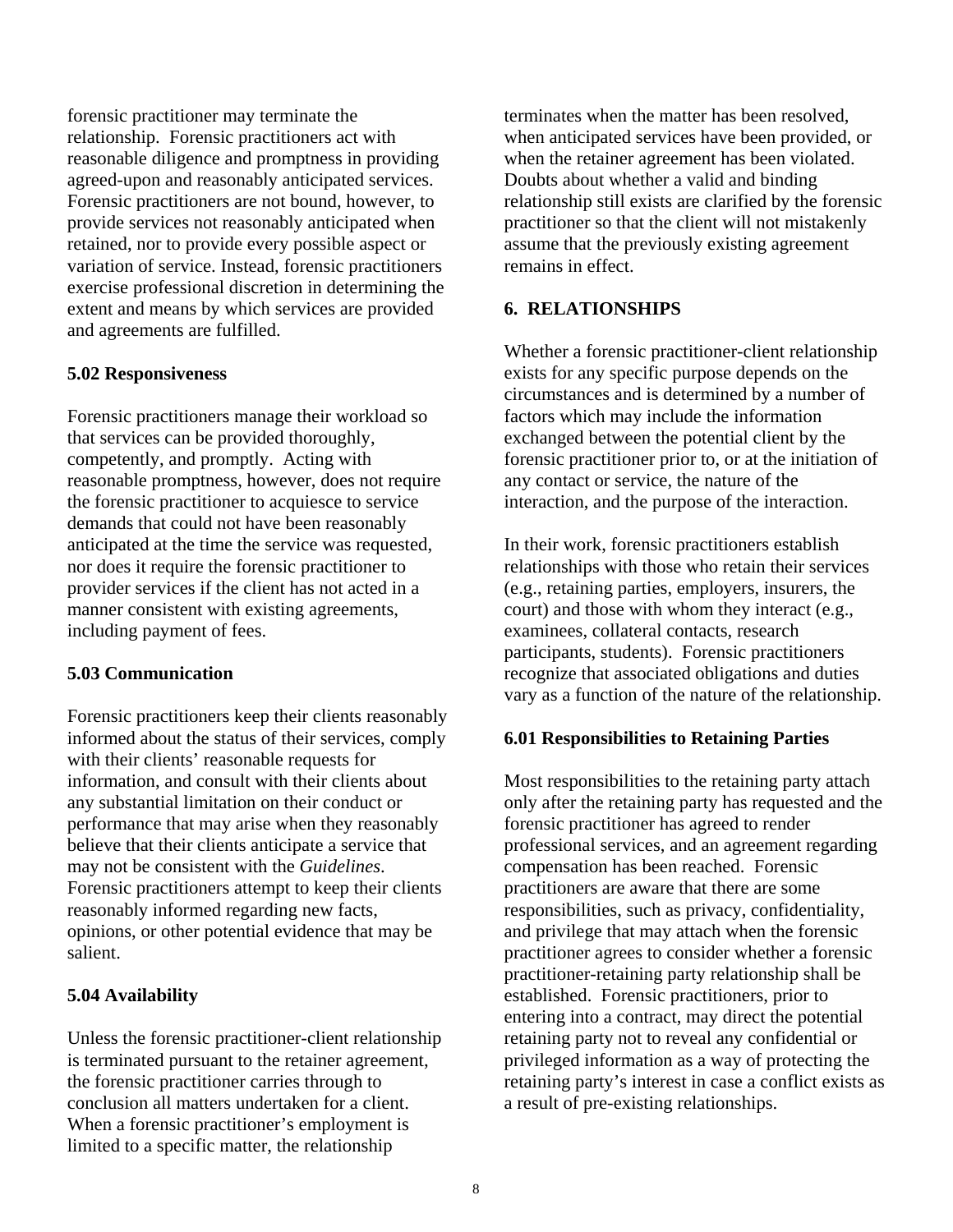At the initiation of any request for service, forensic practitioners clarify the nature of the relationship and the services to be provided including the role of the forensic practitioner (e.g., trial consultant, forensic examiner, treatment provider, expert witness, research consultant); which person or entity is the client; the probable uses of the services provided or information obtained; and any limitations to privacy, confidentiality, or privilege.

#### **6.02 Multiple Relationships**

A multiple relationship occurs when a forensic practitioner is in a professional role with a person and, at the same time or at a subsequent time, is in a different role with the same person; is involved in a personal, fiscal, or other relationship with an adverse party; at the same time is in a relationship with a person closely associated with or related to the person with whom the forensic practitioner has the professional relationship; or offers or agrees to enter into another relationship in the future with the person or a person closely associated with or related to the person.

Forensic practitioners recognize the potential conflicts of interest and threats to objectivity inherent in multiple relationships with attorneys, judges, parties, examinees, patients, and other participants to a legal proceeding. Forensic practitioners recognize that some personal and professional relationships may interfere with their ability to practice in a competent and objective manner and they seek to minimize any detrimental effects by avoiding involvement in such matters whenever feasible or limiting their assistance in a manner that is consistent with professional obligations.

#### **6.02.01 Therapeutic-Forensic Role Conflicts**

Providing forensic and therapeutic psychological services to the same individual or closely related individuals is considered a multiple relationship which risks impairing objectivity, or causing exploitation or other harm. Therefore, when requested or ordered to provide either concurrent or sequential forensic and therapeutic services,

forensic practitioners disclose the potential risk and make every effort to refer the request to another qualified provider. If referral is not possible, the forensic practitioner proceeds with great caution and considers the risks and benefits to all parties and to the legal system or entity likely to be impacted, the possibility of separating each service widely in time, seeking judicial review and direction, and consulting with knowledgeable colleagues. When providing both forensic and therapeutic services forensic practitioners act to minimize the potential negative effects of these circumstances on the rights of the party; on privacy, confidentiality, and privilege; and on the processes of treatment and evaluation.

### **6.02.02 Expert Testimony by Practitioners Providing Therapeutic Services**

Providing expert testimony about a patient who is a participant in a legal matter does not necessarily involve the practice of forensic psychology even when that testimony explicitly embraces a psycholegal issue that is before the decisionmaker. For example, providing testimony on matters such as a patient's reported history or other statements, mental status, diagnosis, and treatment provided, as well as expert opinion regarding the patient's response to treatment, prognosis, and likelihood of relapse or remission would not ordinarily be considered forensic practice even when the testimony is related to a psycholegal issue before the decision-maker. Rendering opinions and providing testimony about a person on psycholegal issues (e.g., criminal responsibility, legal causation, proximate cause, trial competence, testamentary capacity, the relative merits of parenting arrangements) would ordinarily be considered the practice of forensic psychology.

Forensic practitioners provide testimony only on those issues for which they have adequate foundation and only when a reasonable forensic practitioner engaged in similar circumstances would determine that the ability to make a proper decision is unlikely to be impaired. As with testimony regarding forensic examinees, the testimony identifies any substantial lack of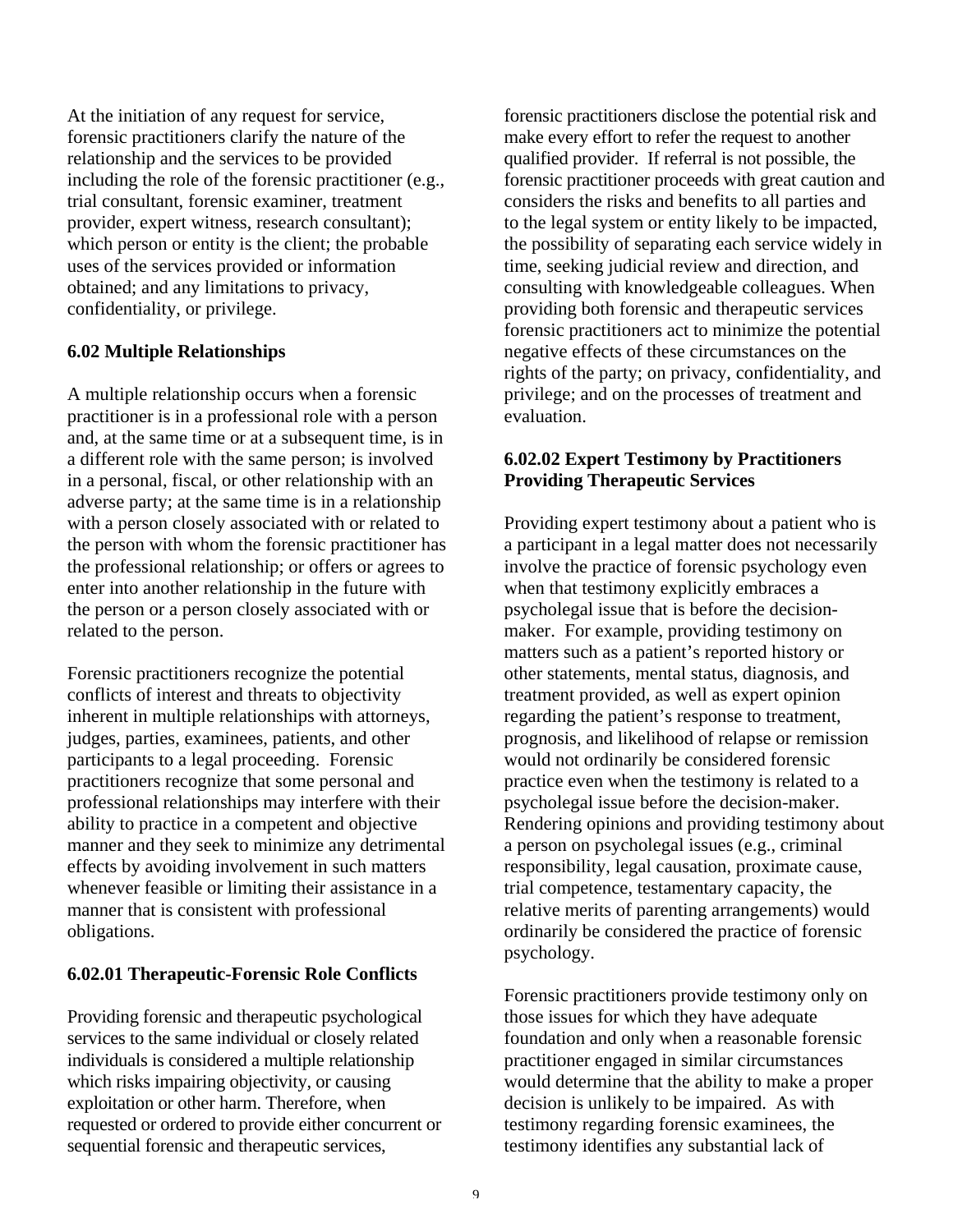corroboration or other substantive limitation that may affect the reliability and validity of the fact or opinion offered and communicates these to the decision maker.

## **6.02.03 Provision of Forensic Therapeutic Services**

Although some therapeutic services can be considered forensic in nature, that therapeutic services are ordered by the court or are delivered to someone involved in litigation does not necessarily make them forensic.

In determining whether a therapeutic service should be considered the practice of forensic psychology, it may be helpful for psychologists to consider the potential impact of the legal context on treatment, the potential for treatment to impact the psycholegal issues involved in the case, and whether another reasonable psychologist in a similar position would consider the service to be forensic and these *Guidelines* to be applicable.

 Therapeutic services can have an important effect on current or future legal proceedings. Forensic practitioners are encouraged to consider these effects and minimize any unintended or negative effects on such proceedings or therapy when they provide therapeutic services in forensic contexts.

## **6.03 Provision of Emergency Mental Health Services to Persons Being Examined**

When providing forensic examination services an emergency may arise which requires the forensic practitioner to provide therapeutic services to the examinee in order to prevent imminent harm to the examinee or others. In such cases, the forensic practitioner limits disclosure of information to that which is consistent with applicable law, code, statute, and order of the court, and informs the retaining attorney, legal representative, or the court in a an appropriate manner. Upon providing emergency treatment services to examinees, forensic practitioners determine whether forensic examination services can be provided after considering whether doing so is likely to impair

their objectivity, competence, or effectiveness, or otherwise risk exploitation or harm to the individual or the legal system.

## **7. FEES**

# **7.01 Determining Fees**

When determining fees forensic practitioners may consider salient factors such as the experience of the forensic practitioner performing the service, the time and labor required, the novelty and difficulty of the questions involved, the skill required to perform the service, the fee customarily charged for similar forensic services, the likelihood that the acceptance of the particular employment will preclude other employment, the time limitations imposed by the client or circumstances, and the nature and length of the professional relationship with the client.

## **7.02 Fee Arrangements**

Forensic practitioners avoid undue influence that might result from financial compensation or other gains. Because of the threat to objectivity presented by the acceptance of contingent fees and associated legal prohibitions, forensic practitioners avoid providing professional services on the basis of contingent fees.

Letters of protection, financial guarantees, and other security for payment of fees in the future are not considered contingent fees unless payment is promised to originate from future proceeds or settlement benefits from the matter. Future payment that is guaranteed in a manner not dependent on the outcome of the matter does not constitute a contingent fee. Such letters and other fee agreements are to be considered part of the forensic practitioner's billing records.

## **8. INFORMED CONSENT, NOTIFICATION, AND ASSENT**

Because substantial rights, liberties, and properties are often at risk in forensic matters and because the methods and procedures of forensic practitioners are complex and may not be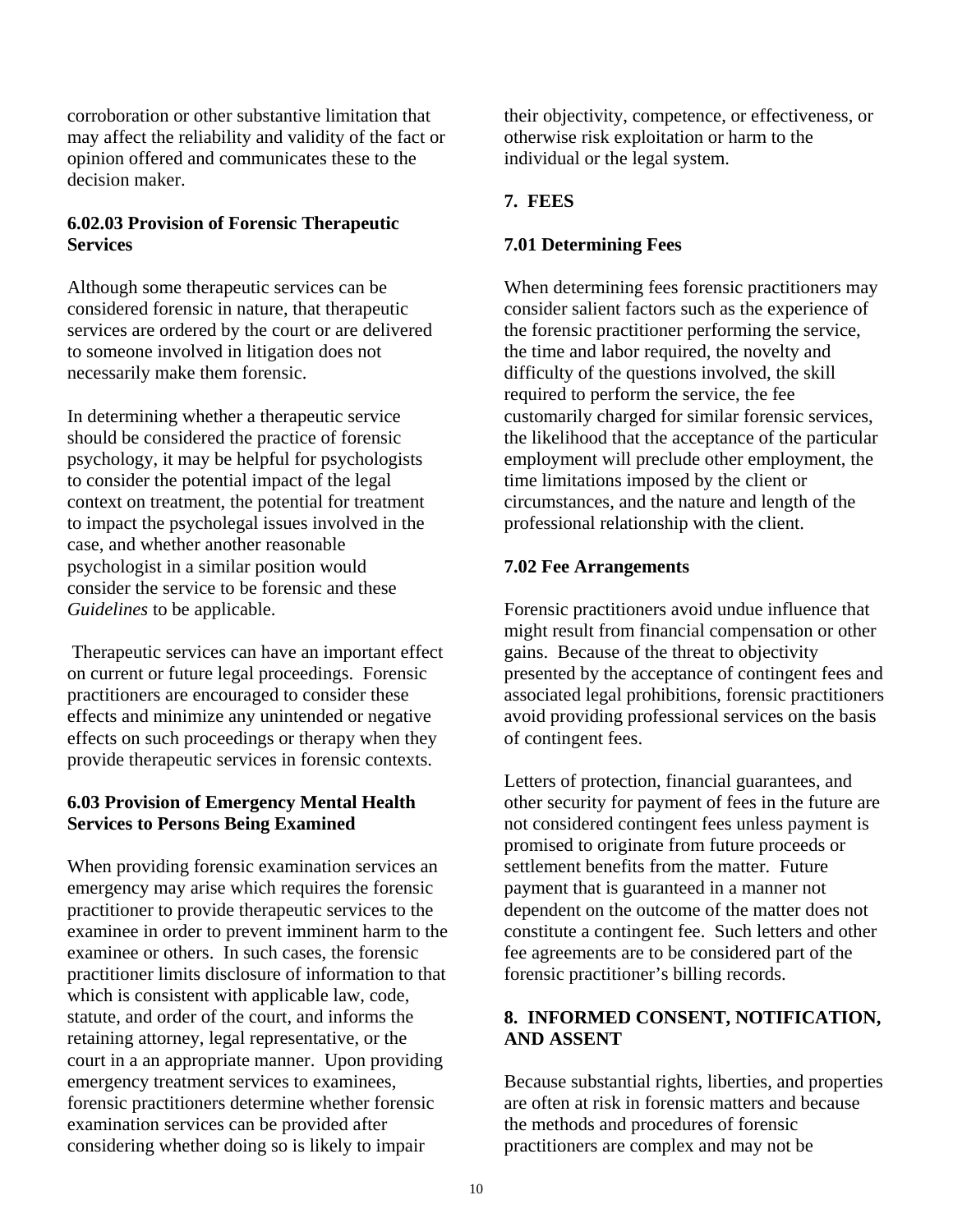accurately anticipated by the recipients of forensic services, forensic practitioners inform service recipients about the nature and parameters of the services to be provided.

## **8.01 Timing and Substance**

Forensic practitioners notify clients, examinees, and others who are the recipients of forensic services as soon as is feasible regarding the provision of all reasonably anticipated forensic services and all relevant professional conduct.

In determining what information to impart, forensic practitioners consider a variety of factors including the person's experience or training in psychological and legal matters of the type involved and whether the person is represented by counsel. When questions or uncertainties remain after the forensic practitioner has made the effort to communicate the necessary information, forensic practitioners recommend the person seek legal advice regarding the possible consequences of the forensic services.

## **8.02 Communication with Those Seeking to Retain a Forensic Practitioner**

As part of the initial process of being retained, or as soon thereafter as previously unknown information becomes available, forensic practitioners disclose to the retaining party information that would reasonably be anticipated to affect a decision to retain or continue the services of the forensic practitioner. This disclosure includes all information that the reasonably prudent recipient of service would desire to know and may include, but is not limited to the fee structure for anticipated services; prior and current personal or professional activities, obligations and relationships that would reasonably lead to the fact or the appearance of a conflict of interest; the forensic practitioner's knowledge, skill, experience, and education relevant to the forensic services being considered, including any significant limitations; and the substantial scientific bases and limitations of the methods and procedures which are expected to be employed.

### **8.03 Communication with Forensic Examinees**

Forensic practitioners disclose to the examinee the purpose, nature, and anticipated use of the examination; who will have access to the information; associated limitations on privacy, confidentiality, and privilege including who is authorized to release or access the information contained in the forensic practitioner's records; the voluntary or involuntary nature of participation, including potential consequences of nonparticipation, if known; and, if the cost of the service is the responsibility of the examinee, the anticipated cost.

## **8.03.01 Persons Not Ordered or Mandated to Undergo Examination**

If the examinee is not ordered by the court to participate in a forensic examination, the forensic practitioner obtains his or her informed consent. If the examinee declines to proceed after being notified of the nature and purpose of the forensic examination, the forensic practitioner postpones the examination, advises the examinee to contact his or her attorney, and notifies the retaining attorney about the examinee's unwillingness to proceed.

## **8.03.02 Persons Ordered or Mandated to Undergo Examination or Treatment**

If the examinee is ordered by the court to participate, the forensic practitioner can conduct the examination over the objection, and without the consent, of the examinee. If the examinee declines to proceed after being notified of the nature and purpose of the forensic examination, the forensic practitioner may, as appropriate, attempt to conduct the examination, postpone the examination, advise the examinee to contact his or her attorney, or notify the retaining party about the examinee's unwillingness to proceed.

When an individual is ordered to undergo treatment but the goals of treatment are determined by a legal authority rather than the individual receiving services, the forensic practitioner informs the service recipient of the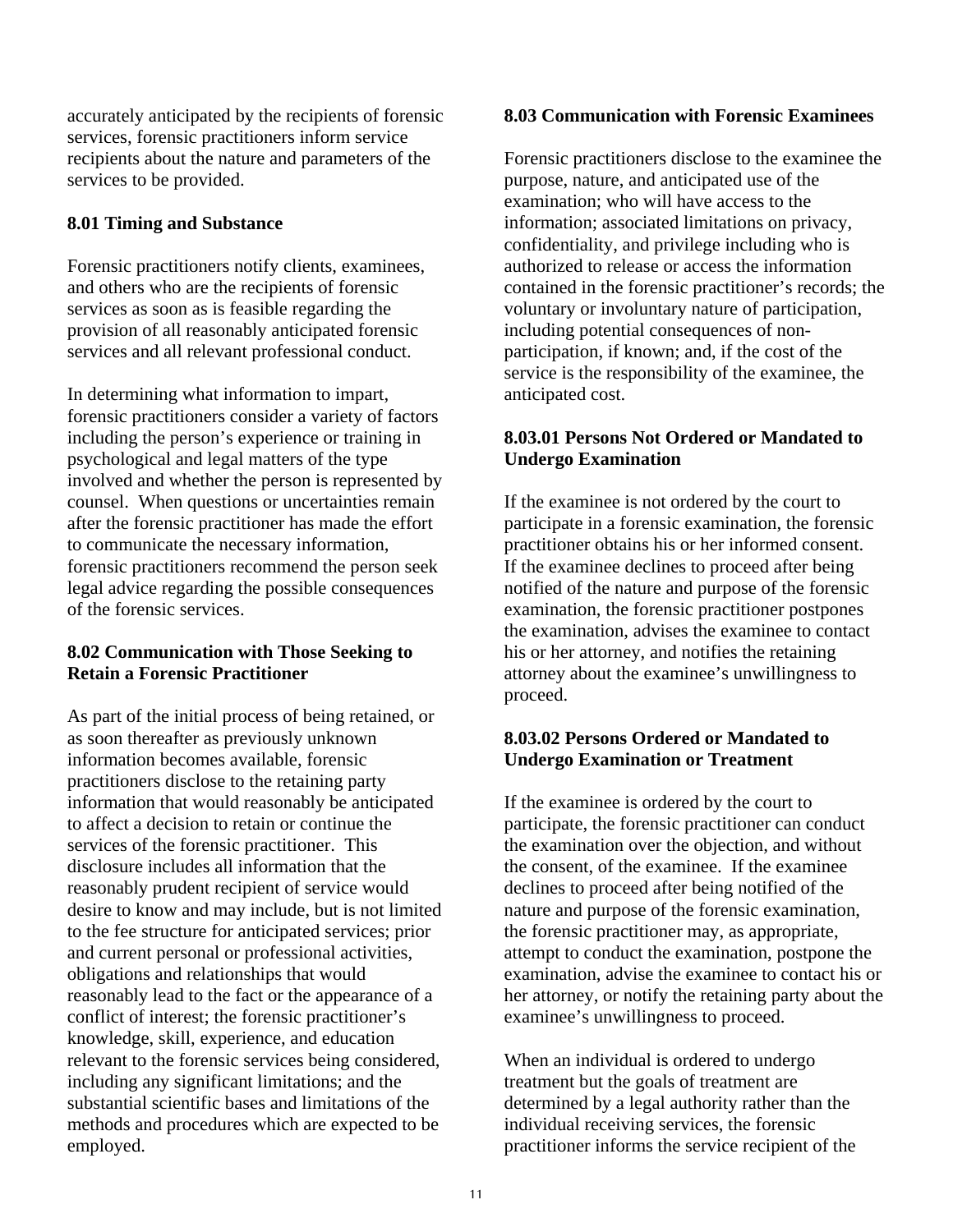nature and purpose of treatment, and any limitations on confidentiality and privilege.

## **8.03.03 Persons Lacking Capacity to Provide Informed Consent**

For examinees adjudicated or presumed by law to lack the capacity to provide informed consent for the anticipated forensic service, the forensic practitioner nevertheless provides an appropriate explanation (as indicated above), seeks the examinee's assent, and obtains appropriate permission from a legally authorized person, as permitted or required by law.

For examinees whom the forensic practitioner has concluded lack capacity to provide informed consent to a proposed, non-court-ordered service, but who have not been adjudicated as lacking such capacity, the forensic practitioner takes reasonable steps to protect their rights and welfare. This may be accomplished by suspending the proposed service or notifying the examinee's attorney or retaining party.

## **8.04 Communication with Collateral Sources of Information**

Forensic practitioners disclose to all collateral sources of information which includes who has retained or employed the forensic practitioner; the nature, purpose, and intended use of the forensic examination or other procedure; associated limits on privacy, confidentiality, and privilege; and whether their participation is voluntary.

## **8.05 Communication in Research Contexts**

When engaging in research or scholarly activities conducted as a service to a client in a legal proceeding, forensic practitioners clarify any anticipated further use of such research or scholarly product, disclose their role in the resulting research or scholarly products, and obtain whatever consent or agreement is required. In advance of any scientific study, forensic practitioners negotiate the circumstances under and manner in which the results may be promulgated. The forensic practitioner balances

the potentially competing rights and interests of the retaining party with the inappropriateness of suppressing data, for example, by agreeing to report the study's data without in any way identifying the jurisdiction in which the study took place.

# **9. CONFLICTS IN PRACTICE**

In forensic psychology practice, conflicting responsibilities and demands may be encountered. When conflicts occur, forensic practitioners maintain a disciplined, fair, and professional attitude toward all persons involved. When resolving conflicts, forensic practitioners act transparently and are guided by the law, the EPPCC, these *Guidelines*, and their understanding of their relationship to the profession and to the legal system.

## **9.01 Conflicts with Legal Authority**

When their responsibilities conflict with law, regulations, or other governing legal authority, forensic practitioners make known their commitment to the EPPCC and *Guidelines,* and take steps to resolve the conflict. When the conflict cannot be resolved via such means, forensic practitioners may adhere to the requirements of the law, regulations, or other governing legal authority, but only to the extent required. In situations where the EPPCC or *Guidelines* may be in conflict with the requirements of law, attempts to resolve the conflict are made in accordance with the procedures set forth below.

#### **9.02 Conflicts with Organizational Demands**

When the demands of an organization with which they are affiliated or for whom they are working conflict with the EPPCC or *Guidelines*, forensic practitioners clarify the nature of the conflict, make known the recommendations of the EPPCC and *Guidelines*, and to the extent feasible, resolve the conflict in a way consistent with the *Guidelines*.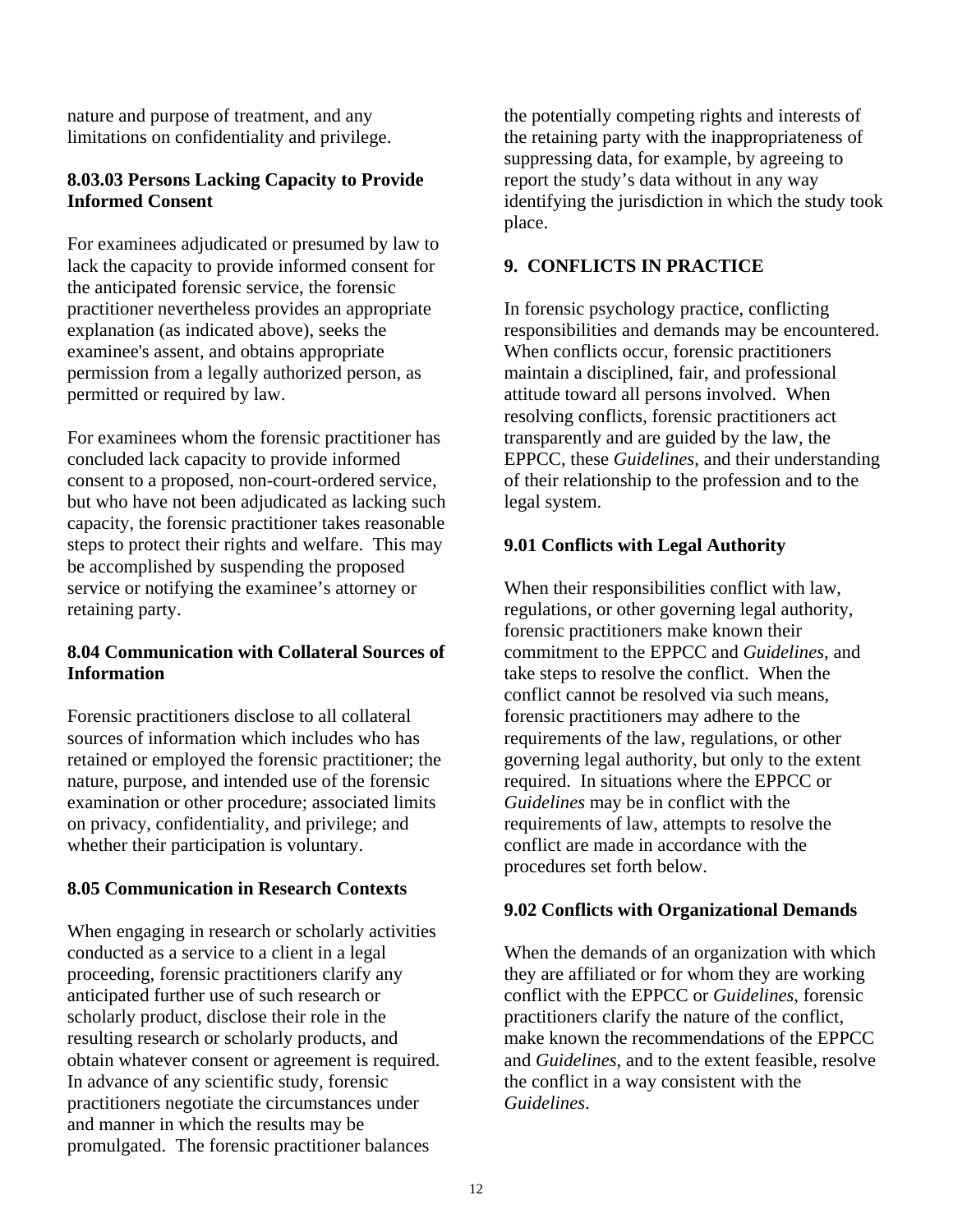### **9.03 Conflicts with Fellow Professionals**

When an apparent or potential ethical or practice standards violation has caused, or is likely to cause, substantial harmed, forensic practitioners take action appropriate to the situation and consider a number of factors including the nature and the immediacy of the potential harm; applicable privacy, confidentiality, and privilege; how the rights of the relevant parties may be affected by a particular course of action; and any legal or ethical obligations. Steps to resolve perceived ethical conflicts may include, but are not limited to, obtaining the consultation of knowledgeable colleagues, obtaining the advice of independent counsel, and conferring directly with the attorneys involved.

When forensic practitioners believe that there may have been an ethical violation by another professional, an attempt is made to resolve the issue by bringing it to the attention of that individual, if that attempt does not violate any rights or privileges that may be involved, and if an informal resolution appears appropriate. If this does not result in a satisfactory resolution, the forensic practitioner may take further action appropriate to the situation, including consideration of making a report to third parties of the perceived ethical violation. In most instances, in order to minimize unforeseen risks to the party's rights in the legal matter, forensic practitioners will consult with the retaining party before attempting to resolve a perceived ethical violation with another professional.

## **10. PRIVACY, CONFIDENTIALITY, AND PRIVILEGE**

Forensic practitioners keep private and in confidence information relating to a client or retaining party except insofar as disclosure is consented to by the client or retaining party, or required or permitted by law.

## **10.01 Knowledge of Legal Standards**

Forensic practitioners make reasonable efforts to ascertain the legal standards that may affect or

limit the privacy, confidentiality, or privilege that may attach to their services, or their documentation of data reviewed and relied upon. Forensic practitioners have a reasonable understanding and awareness of these rules and regulate their conduct in accordance with them.

## **10.02 Release of Information**

Forensic practitioners comply with properly noticed and served subpoenas or court orders directing release of records, or other legally proper consent from duly authorized persons, unless there is a legally valid reason to offer an objection. When in doubt about an appropriate response or course of action, forensic practitioners may seek assistance from the retaining party, retain and seek legal advice from their own attorney, or formally notify the drafter of the subpoena of their uncertainty.

## **10.03 Access to Information**

If requested, forensic practitioners provide the retaining party access to, and a meaningful explanation of, all information that is in their records for the matter at hand, consistent with the relevant law, applicable codes of ethics and professional standards, and institutional rules and regulations. Forensic examinees typically are not provided access to the forensic practitioner's records without the consent of the retaining party. Access to records by anyone other than the retaining party is governed by legal process, usually subpoena or court order, or by explicit consent of the retaining party. Forensic practitioners may charge a reasonable fee for the costs associated with the storage, reproduction, review, and provision of records.

## **10.04 Acquiring Collateral and Third Party Information**

When forensic practitioners request information or records from collateral sources they do so with the consent of the relevant attorney, the relevant party, or as a consequence of an order of a court to conduct the forensic examination or to access the information being requested.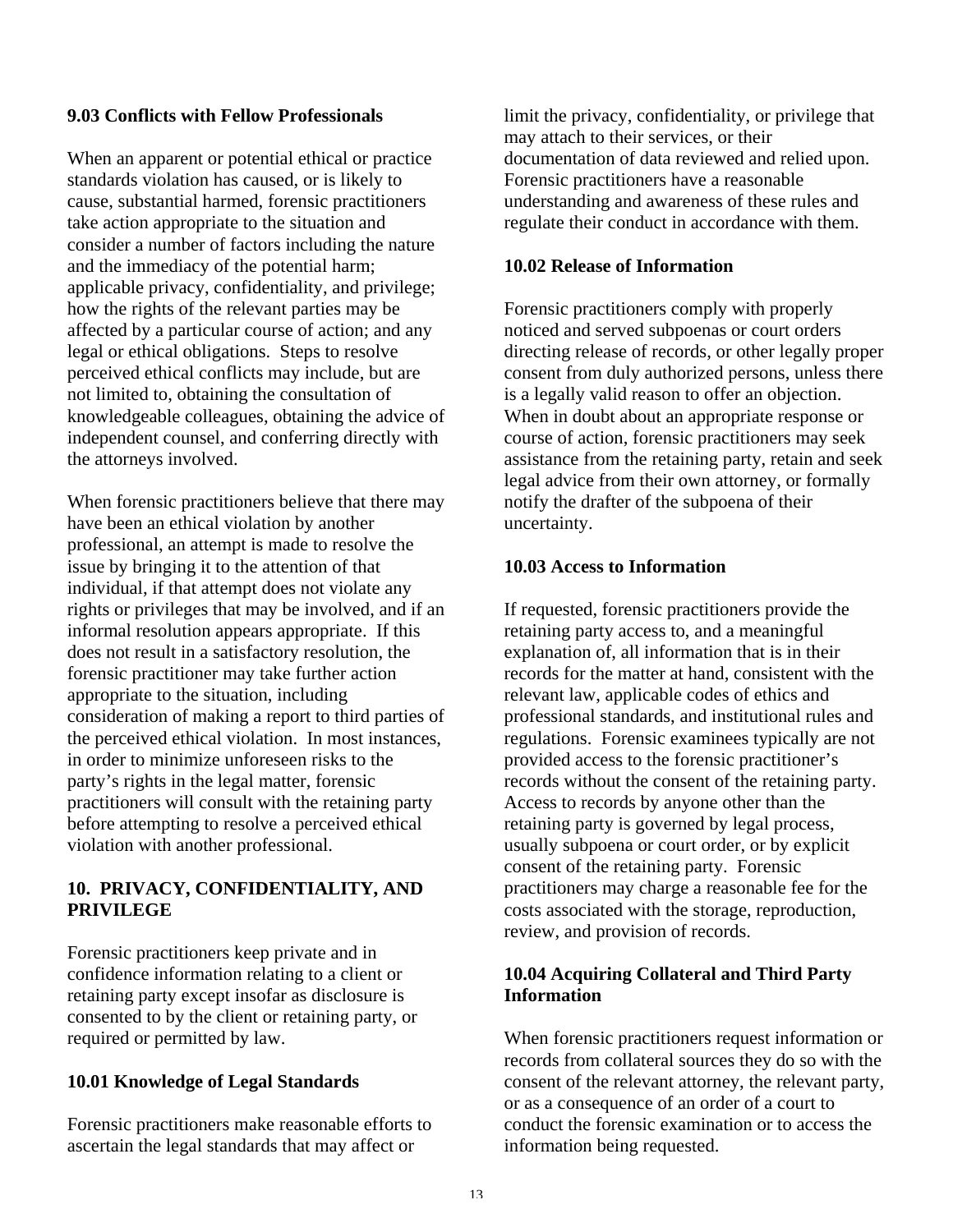## **10.05 Use of Case Materials in Teaching, Continuing Education, and Other Scholarly Activities**

Forensic practitioners using case materials for purposes of teaching, training, or research present such information in a fair, balanced, and respectful manner. They attempt to protect the privacy of persons by disguising the confidential, personally identifiable information of all persons and entities who would reasonably claim a privacy interest; using only those aspects of the case available in the public domain; or obtaining consent from the relevant clients, parties, participants, and organizations to use the materials for such purposes (also see Section 13.06).

# **11. METHODS AND PROCEDURES**

## **11.01 Use of Appropriate Methods**

Forensic practitioners utilize appropriate methods and procedures in their work. When providing examinations, treatment, consultation, educational activities or scholarly investigations, forensic practitioners maintain integrity by examining the issue or problem at hand from all reasonable perspectives, and actively seeking information that will differentially test plausible rival hypotheses.

## **11.02 Use of Multiple Sources of Information**

Forensic practitioners ordinarily avoid relying solely on one source of data, and corroborate important data when possible. When relying upon data that have not been corroborated, forensic practitioners acknowledge the uncorroborated status of that data, any associated strengths and limitations, and the reasons for relying upon it. **11.03 Opinions Regarding Persons Not Examined**

Forensic practitioners only provide written or oral evidence about the psychological characteristics of particular individuals when they have sufficient information or data to form an adequate foundation for those opinions or to substantiate their findings. Forensic practitioners make reasonable efforts to obtain such information or

data, and they document their efforts to obtain it. When it is not possible or feasible to examine individuals about whom they are offering an opinion, forensic practitioners make clear the impact of such limitations on the reliability and validity of their professional products, opinions, or testimony.

When conducting record reviews or providing consultation or supervision, and an individual examination is not warranted or necessary, forensic practitioners explain this and the sources of information on which they are basing their opinions and recommendations, including the substantial caveats and limitations to their opinions and recommendations.

## **12. ASSESSMENT**

## **12.01 Focus on Legally Relevant Factors**

## **12.01.01 Assessment of Functional Abilities**

Forensic examiners assist the trier of fact to understand evidence or determine a fact in issue, and they provide information that is most relevant to the psycholegal issue. In reports and testimony forensic practitioners typically provide information about examinees' functional abilities, capacities, knowledge, and beliefs, and address their opinions and recommendations to the identified psycholegal issues.

## **12.01.02 Use of Diagnostic Classification Procedures**

Forensic practitioners remain sensitive to the problems posed by using a clinical diagnosis in forensic contexts and consider and qualify their opinions and testimony appropriately.

## **12.02 Appropriate Use of Assessment Procedures**

Forensic practitioners use assessment procedures in the manner and for the purposes that are appropriate in light of the research on or evidence of their usefulness and proper application. This includes assessment techniques, interviews, tests,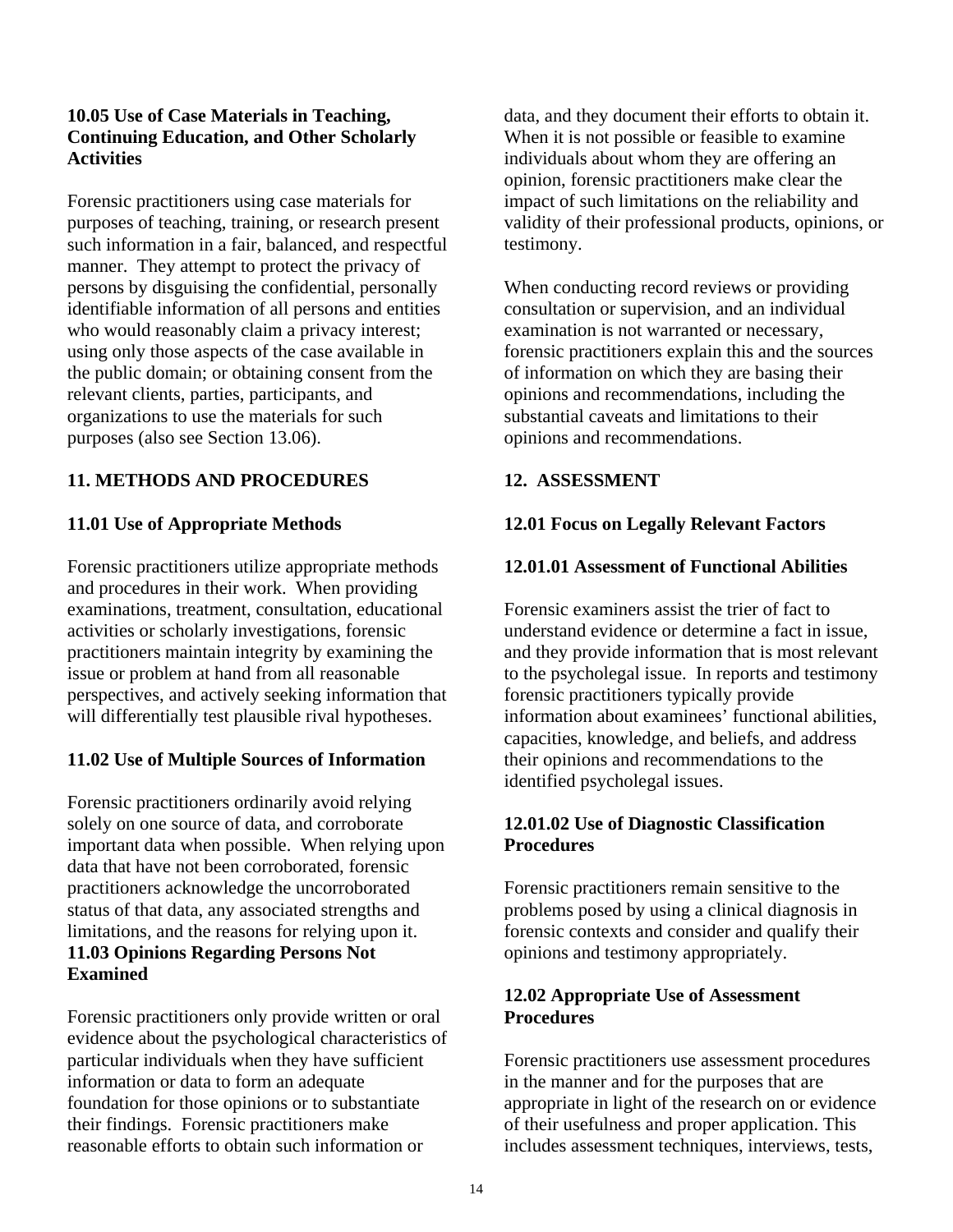instruments, and other procedures and their administration, adaptation, scoring, interpreting, and employing computerized scoring and interpretation systems.

Assessment in forensic contexts differs from assessment in therapeutic contexts in important ways that forensic practitioners take into account when conducting forensic examinations. Forensic practitioners consider the strengths and limitations of employing traditional assessment procedures in forensic examinations.

When the validity of an assessment technique has not been established in the forensic context or setting in which it is being used, the forensic practitioner describes the strengths and limitations of any test results and explains the extrapolation of this data to the forensic context. Because of the many differences between forensic and therapeutic contexts, forensic practitioners are aware and make known that some examination results may warrant substantially different interpretation when administered in forensic contexts.

Forensic practitioners consider and make known that forensic examination results can be affected by factors unique to, or differentially present in, forensic contexts including response style, voluntariness of participation, and situational stress associated with involvement in forensic or legal matters.

## **12.03 Appreciation of Individual Differences**

When interpreting assessment results forensic practitioners consider the purpose of the assessment as well as the various test factors, testtaking abilities, and other characteristics of the person being assessed, such as situational, personal, linguistic, and cultural differences that might affect their judgments or reduce the accuracy of their interpretations. Forensic practitioners identify any significant strengths and limitations of their procedures and interpretations.

#### **12.04 Providing Assessment Feedback**

Forensic practitioners take reasonable steps to explain assessment results to the examinee or a designated representative. In those circumstances in which communication about assessment results is precluded, the forensic practitioner explains this to the examinee in advance.

Forensic practitioners provide information about professional work in a manner consistent with professional and legal standards for the disclosure of test data or results, interpretation of data, and the factual bases for conclusions. A full explanation of the test results and the bases for conclusions is provided in language that the intended recipient can understand.

### **12.05 Documentation and Compilation of Data Considered**

From the moment they reasonably know that the data and potential evidence derived from their services may be subject to discovery or relied upon by a trier of fact or other decision maker, forensic practitioners document all data they consider with enough detail and quality to allow for reasonable judicial scrutiny and adequate discovery by all parties. This documentation includes, but is not limited to, letters and consultations; notes, recordings, and transcriptions; assessment and test data, scoring reports and interpretations; and all other records in any form or medium that were created or exchanged in connection with a matter.

When contemplating third party observation or audio/video-recording of examinations, forensic practitioners consider any law which may control such matters, the need for transparency and documentation, and the potential impact of observation or recording on the validity of the examination, and test security (also see Statement on Third Party Observers in Psychological Testing and Assessment: A Framework for Decision Making, American Psychological Association, 2007).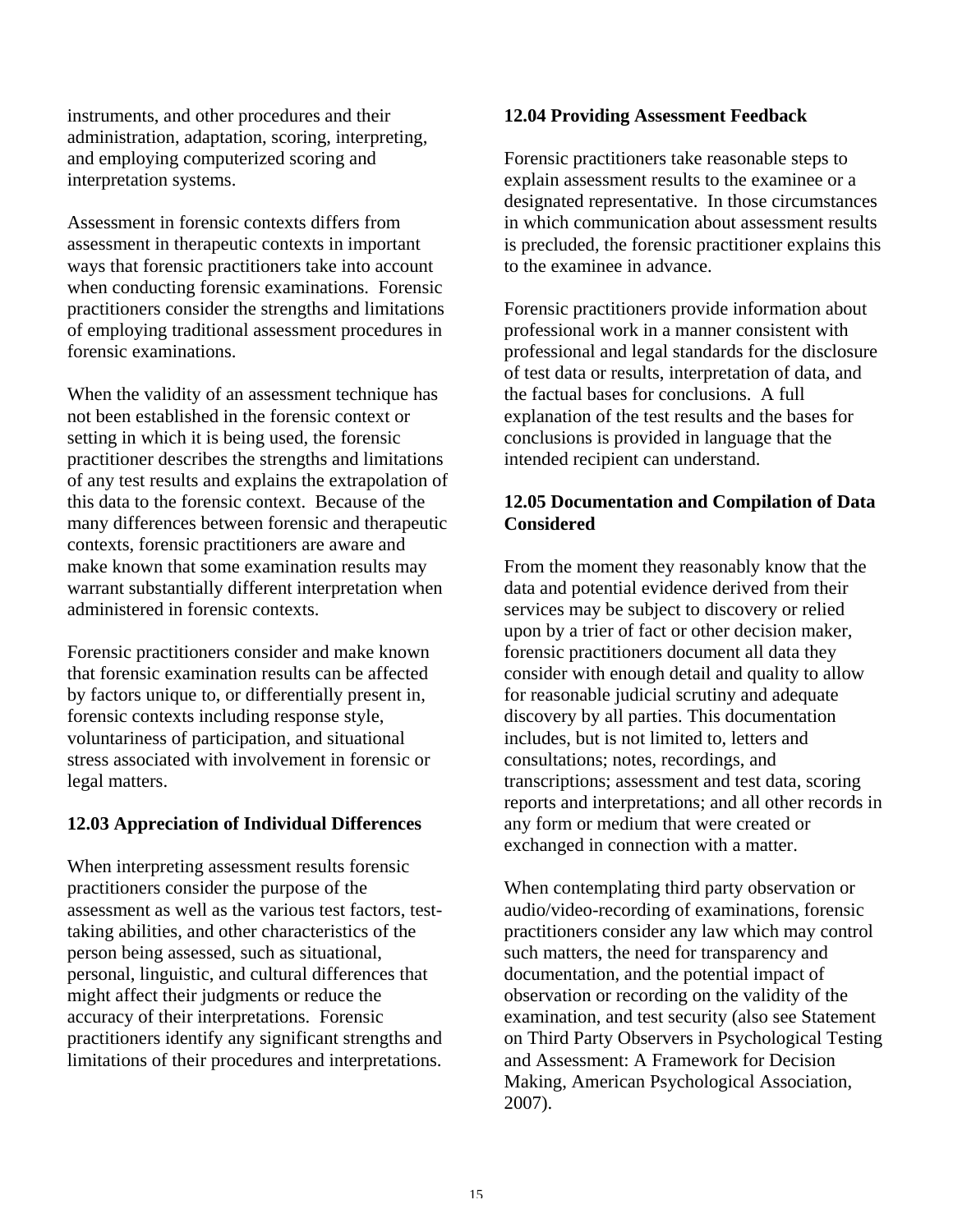### **12.06 Provision of Documentation**

Pursuant to proper subpoenas or court orders, or other legally proper consent from authorized persons, forensic practitioners make available all documentation described in 12.06, all financial records related to the matter, and any other records including reports (and draft reports if they have been provided to a party, attorney, or other entity for review), that might reasonably be related to the opinions to be expressed.

## **12.07 Record Keeping**

Forensic practitioners establish and maintain a system of record-keeping and professional communication that is consistent with law, rules, and regulations, and that safeguards applicable privacy, confidentiality, and privileges. Forensic practitioners maintain all records, notes, and data they have generated for the full length of time that is proper for the jurisdiction in which the matter was heard or the jurisdiction of the forensic practitioner's practice, whichever is longer. When indicated by the extent of the rights, liberties, and properties that may be at risk, the complexity of the case, the amount and legal significance of unique evidence in the care and control of the forensic practitioner, and the likelihood of future appeal, forensic practitioners inform the retaining party of the limits of record-keeping times. If requested to do so, forensic practitioners maintain such records until notified that all appeals in the matter have been exhausted or they send a copy of any unique components/aspects of the record in their care and control to the retaining party before destruction of the record.

## **13. PROFESSIONAL AND OTHER PUBLIC COMMUNICATIONS**

## **13.01 Accuracy, Fairness, and Avoidance of Deception**

Forensic practitioners make reasonable efforts to ensure that the products of their services, as well as their own public statements and professional reports and testimony, are communicated in ways that promote understanding and avoid deception.

When in their role as expert to the court or other tribunals, the role of forensic practitioners is to facilitate understanding of the evidence or dispute. Forensic practitioners do not distort or withhold relevant evidence or opinion in reports or testimony because this is potentially misleading, and is incompatible with their role as experts to the court or other tribunals. When responding to discovery requests and providing sworn testimony, forensic practitioners have readily available for inspection all data which they considered, regardless of whether the data supports their opinion, subject to and consistent with court order, relevant rules of evidence, test security issues, and professional standards.

When providing reports and other sworn statements or testimony in any form, forensic practitioners present their conclusions, evidence, opinions, or other professional products in a fair manner Forensic practitioners do not, by either commission or omission, participate in misrepresentation of their evidence, nor do they participate in partisan attempts to avoid, deny or subvert the presentation of evidence contrary to their own position or opinion. This principle does not preclude forceful representation of the data and reasoning upon which a conclusion or professional product is based.

## **13.02 Differentiating Observations, Inferences, and Conclusions**

In their communications forensic practitioners clearly distinguish observations, inferences, and conclusions. Forensic practitioners are prepared to explain the relationship between their expert opinions and the legal issues and facts of the case at hand.

## **13.03 Disclosing Sources of Information and Bases of Opinions**

Forensic practitioners affirmatively disclose all sources of information obtained in the course of their professional services. Forensic practitioners affirmatively disclose which information from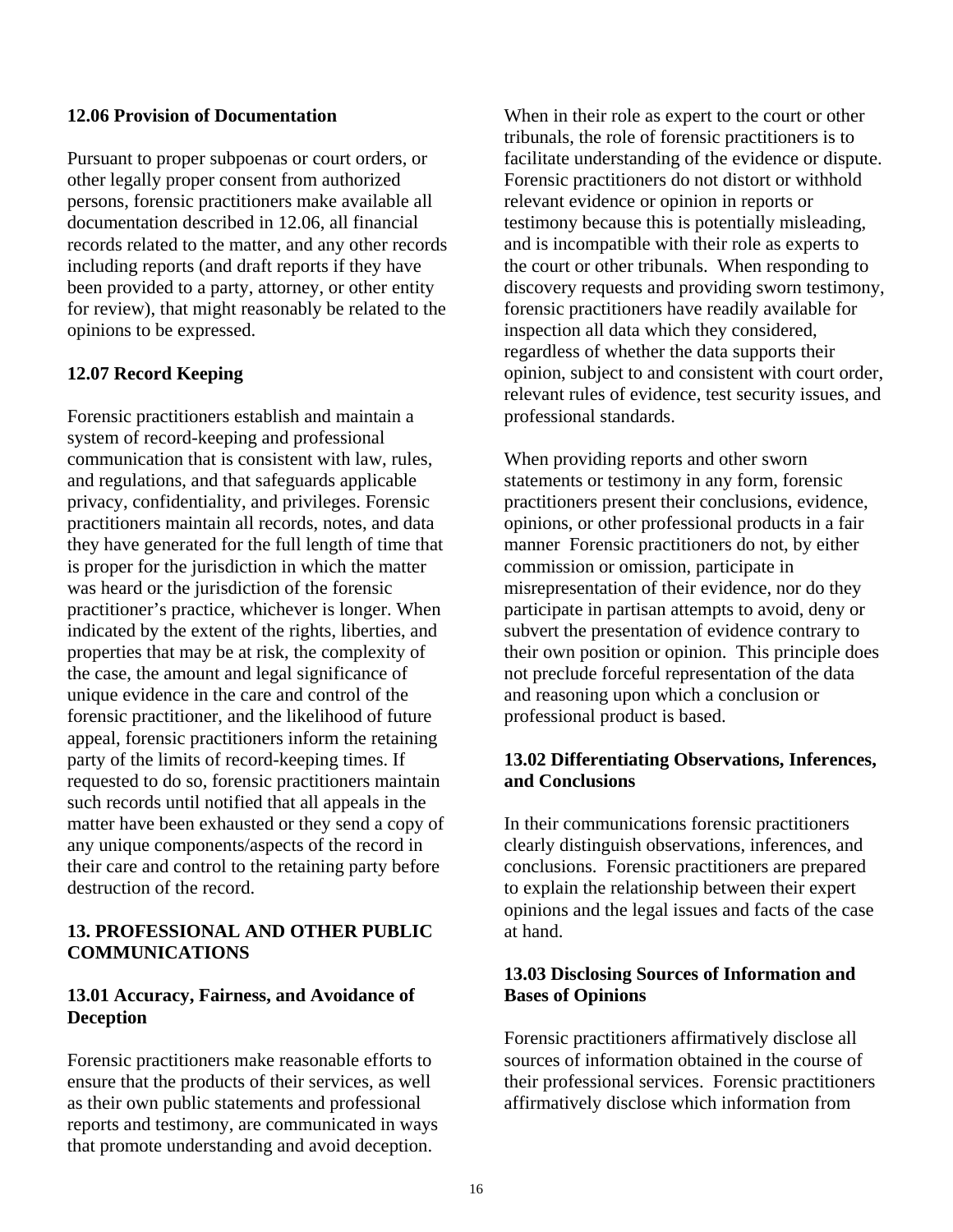which source was considered and relied upon in formulating a particular conclusion, opinion or other professional product.

### **13.04 Comprehensive and Accurate Presentation of Opinions in Reports and Testimony**

Consistent with relevant law and rules of evidence, when providing professional reports and other sworn statements or testimony, forensic practitioners offer a complete statement of all relevant opinions that they formed within the scope of their work on the case, the basis and reasoning underlying the opinions, the salient data or other information that was considered in forming the opinions, and an indication of any additional evidence that may be used in support of the opinions to be offered. The specific substance of forensic reports is determined by the type of psycholegal issue at hand as well as relevant laws or rules in the jurisdiction in which the work is completed.

Forensic practitioners limit discussion of background information that does not bear directly upon the legal purpose of the examination or consultation. Forensic practitioners avoid offering information that is irrelevant to the legal purpose of the services and that does not provide a substantial basis of support for their product, evidence, or testimony, except where such disclosure is required by law.

#### **13.05 Commenting Upon Other Professionals and Participants in Legal Proceedings**

When evaluating or commenting upon the work qualifications of other professionals involved in legal proceedings, forensic practitioners represent their disagreements in a professional and respectful tone, and base them on a fair examination of the data, theories, standards and opinions of the other expert or party.

When describing or commenting upon clients, examinees, or other participants in legal proceedings, forensic practitioners do so in a fair and objective manner. Forensic practitioners

report the representations, opinions, and statements of clients, examinees, or other participants in a fair and objective manner.

#### **13.06 Out of Court Statements**

Ordinarily, forensic practitioners avoid making detailed public (out-of-court) statements about legal proceedings in which they have been involved. However, sometimes public statements may serve important goals such as educating the public about the role of forensic practitioners in the legal system, the appropriate practice of forensic psychology, and psychological and legal issues that are relevant to the matter at hand. When making public statements, forensic practitioners refrain from releasing private, confidential, or privileged information, and attempt to protect persons from harm, misuse, or misrepresentation as a result of their statements.

#### **13.07 Commenting Upon Legal Proceedings**

Forensic practitioners address particular legal proceedings in publications or communications only to the extent that the information relied upon is part of a public record or when consent for that use has been properly obtained from the party holding any privilege (also see Section 10.05).

When offering public statements about specific cases in which they have not been involved, forensic practitioners offer opinions for which there is sufficient information or data and make clear the limitations of their statements and opinions resulting from having had no direct knowledge of or involvement with the case.

#### **SUBMIT COMMENTS REGARDING THIS DRAFT TO:**

#### **[sgfpdraft@yahoo.com](mailto:sgfpdraft@yahoo.com)**

 **or** 

**Randy Otto, PhD FMHI**  13301 N. 30<sup>th</sup> St. **Tampa, FL 33612 (F): 813-974-6411** 

**When submitting comments please identify the specific section you are referencing (e.g., 7.01, 8.03.03) and provide recommended alternative language when appropriate.**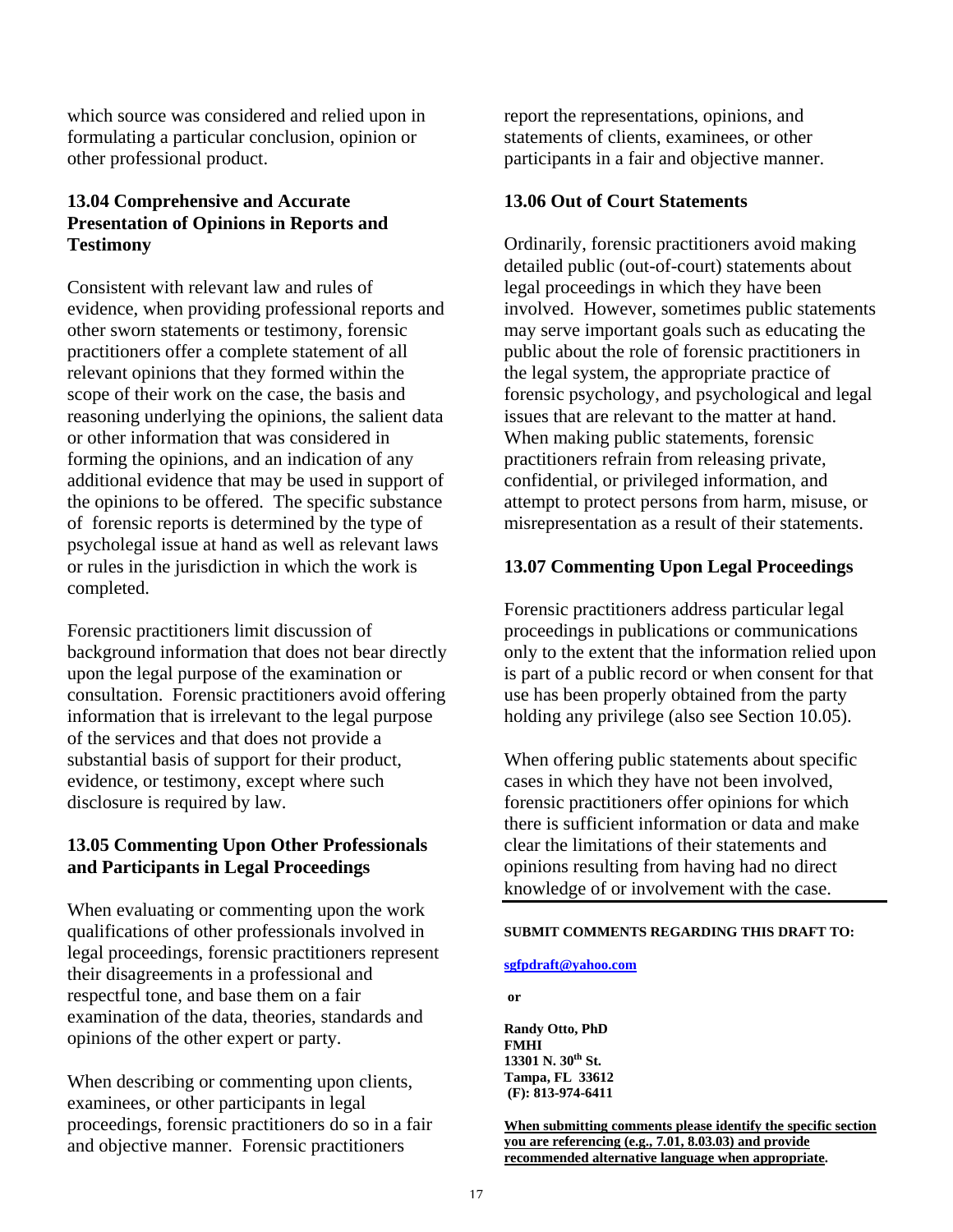### **APPENDIX I: BACKGROUND OF THE** *GUIDELINES* **AND THE REVISION PROCESS**

## **A. History of the** *Guidelines*

The previous version of the *Specialty Guidelines for Forensic Psychologists* (Committee on Ethical Guidelines for Forensic Psychologists, 1991) was approved by the American Psychology-Law Society, Division 41 of the American Psychological Association, and the American Board of Forensic Psychology in 1991. The current revision, now called the *Specialty Guidelines for Forensic Psychology* (referred to as *Guidelines* throughout this document), replace the 1991 *Specialty Guidelines for Forensic Psychologists.*

## **B. Revision Process**

This revision of the *Guidelines* was coordinated by the Committee for the Revision of the Specialty Guidelines for Forensic practitioners, which was established by the American Academy of Forensic Psychology and the American Psychology-Law Society/Division 41 of the American Psychological Association in 2002 and operated through 200x. This Committee consisted of two representatives from each organization, a Chairperson, and a liaison from APA Division 42.

This document was revised in accordance with American Psychological Association Rule 30.08 and the APA policy document *Criteria for the development and evaluation of practice guidelines* (APA, 2001). The Committee posted announcements regarding the revision process to relevant electronic discussion lists and professional publications [insert footnote to all list servers and publications here]. In addition, an electronic discussion list devoted solely to issues concerning revision of the *Guidelines* was operated between December 2002 and July 2007, followed by establishment of an e-mail address in February 2008. Individuals were invited to provide input and commentary on the existing *Guidelines* and proposed revisions via these means. Any messages posted to the list were

automatically distributed to all subscribers. In addition, [insert number] public meetings were held throughout the revision process at conferences sponsored by the American Psychological Association and the American Psychology-Law Society.

Upon development of a draft that the Revisions Committee deemed suitable, the revised *Guidelines* were submitted for review to the Executive Committee of the American Psychology-Law Society and Division 41 of the American Psychological Association, and to the American Academy of Forensic Psychology. Once the revised *Guidelines* were approved by these two organizations, they were submitted to the American Psychological Association for review, commentary, and acceptance, consistent with the American Psychological Association's Criteria for Practice Guideline Development and Evaluation (Committee on Professional Practice and Standards, 2001) and Rule 30-8. The *Guidelines* were adopted by the American Psychological Association Council of Representatives on [insert date here].

## **C. Need for the Guidelines**

Professional standards for the ethical practice of psychology as a discipline are addressed in the Ethical Principles of Psychologists and Code of Conduct (American Psychological Association, 2002, hereinafter EPPCC). As such, codes of ethics are intended to describe standards for competent and adequate professional conduct. In contrast to the EPPCC, these *Guidelines* are intended to describe the most desirable and highest level professional conduct for psychologists when engaged in the practice of forensic psychology.

The *Guidelines*, although informed by the EPPCC and meant to be consistent with them, are designed to be educative and to provide more specific and thorough guidance to psychologists who are determining their professional forensic conduct.

The 1991 *Specialty Guidelines for Forensic Psychologists* needed revision due to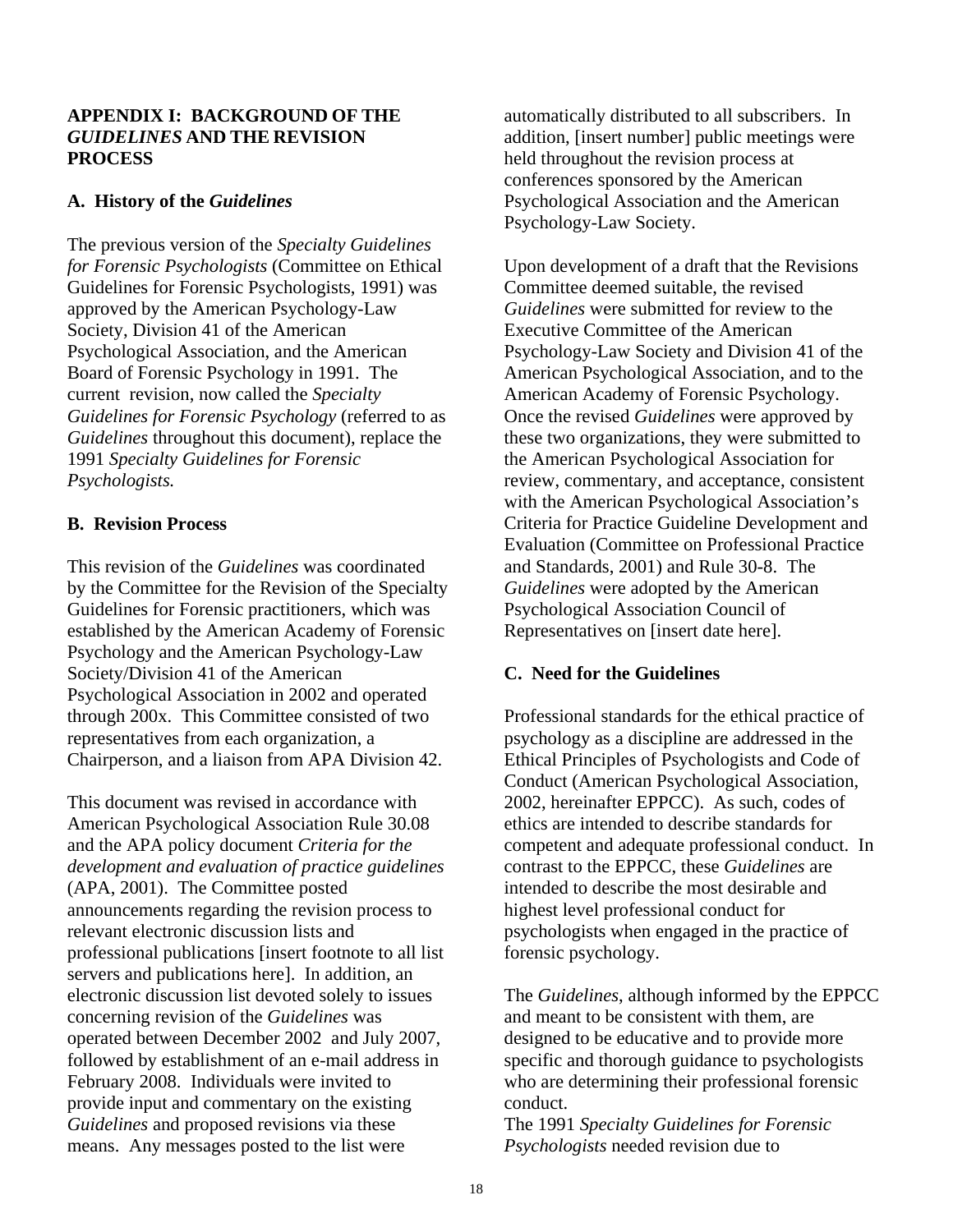advancements in the field that have taken place and the need for a broader and more thorough document that addresses the wide variety of professional forensic practice areas that have developed and expanded since the adoption of the original guidelines.

### **D. Developers and Support**

The *Specialty Guidelines for Forensic Psychology* were developed by the American Psychology-Law Society, Division 41 of the American Psychological Association, and the American Academy of Forensic Psychology.

## **E. Background Literature**

Resources reviewed in the development of the *Guidelines* include:

American Academy of Child & Adolescent Psychiatry: Code of Ethics; American Board of Forensic Psychology: Specialty Guidelines for Forensic Psychologists; American Academy of Psychiatry & Law: Ethical Guidelines for the Practice of Forensic Psychiatry; American Bar Association: Model Rules of Professional Conduct; American Board of Examiners in Clinical Social Work: Code of Ethics; American Psychiatric Association: The Principles of Medical Ethics With Annotations Especially Applicable to Psychiatry; American Psychological Association: Statement on Third Party Observers in Psychological Testing and Assessment: A Framework for Decision Making Committee on Psychological Tests and Assessment American Psychological Association: Ethical Principles of Psychologists and Code of Conduct; American Psychological Association: Guidelines for Child Custody Evaluations in Divorce Proceedings; American Psychological Association: Guidelines for Psychological Evaluations in Child Protection Matters; American Psychological Association: Guidelines for Psychotherapy with Lesbian, Gay, & Bisexual Clients; American Psychological Association: Guidelines on Multicultural Education, Training, Research, Practice, and Organizational Change for Psychologists; American Psychological Association:

Professional, Ethical, and Legal Issues Concerning Interpersonal Violence, Maltreatment, and Related Trauma; American Psychological Association: Record Keeping Guidelines; American Psychological Association: Rights and Responsibilities of Test Takers: Guidelines and Expectations; Association for the Treatment of Sexual Abusers: Professional Code of Ethics; Association of State & Provincial Psychology Boards: Supervision Guidelines; Joint Committee on Testing Practices: Code of Fair Testing Practices in Education; Mental Health Patient's Bill of Rights; National Association of Social Workers: Code of Ethics; Guidelines for Dealing with Faculty Conflicts of Commitment and Conflicts of Interest in Research, the Association of American Medical Colleges, 1990.

## **F. Current Status**

These *Guidelines* are scheduled to expire [insert date here]. After this date, users are encouraged to contact the American Psychological Association Practice Directorate to confirm that this document remains in effect.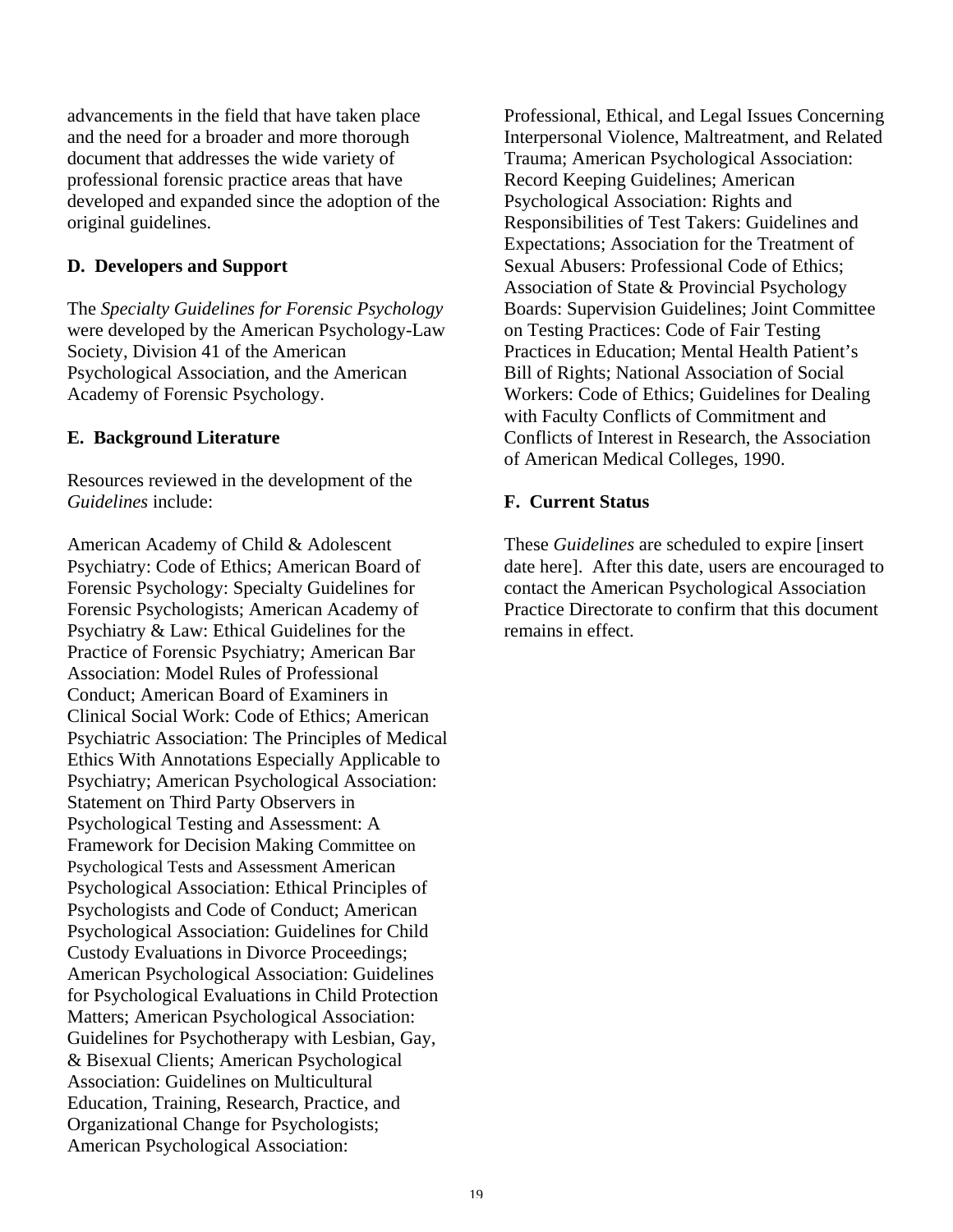#### **APPENDIX II: DEFINITIONS AND TERMINOLOGY**

For the purposes of these *Guidelines*:

*Appropriate*, when used in relation to conduct by a forensic practitioner means that, according to the prevailing professional judgment of competent forensic practitioners, the conduct is apt and pertinent and is considered befitting, suitable and proper for a particular person, place, condition, or function. "Inappropriate" means that, according to the prevailing professional judgment of competent forensic practitioners, the conduct is not suitable, desirable, or properly timed for a particular person, occasion, or purpose; and may also denote improper conduct, improprieties, or conduct that is discrepant for the circumstances.

*Agreement* refers to the objective and mutual understanding between the forensic and the person or persons seeking the professional service and/or agreeing to participate in the service. See also Assent, Consent, and Informed Consent.

*Assent* refers to the agreement, approval, or permission, especially regarding verbal or nonverbal conduct, that is reasonably intended and interpreted as expressing willingness, even in the absence of unmistakable consent. Forensic practitioners attempt to secure assent when consent and informed consent can not be obtained or when, because of mental state, the examinee may not be able to consent.

*Consent* refers to agreement, approval, or permission as to some act or purpose.

*Client* refers to the attorney, law firm, court, agency, entity, party, or other person who has retained, and who has a contractual relationship with, the forensic practitioner to provide services.

*Conflict of Interest* refers to a situation or circumstance in which the forensic practitioner's objectivity, impartiality, or judgment may be jeopardized due to a relationship, financial, or any other interest that would reasonably be expected to substantially affect a forensic practitioner's

professional judgment, impartiality, or decisionmaking.

*Decision-maker* refers to the person or entity with the authority to make a judicial decision, agency determination, arbitration award, or other contractual determination after consideration of the facts and the law.

*Examinee* refers to a person who is the subject of a forensic examination for the purpose of informing a decision maker or attorney regarding the psychological condition of that examinee.

*Forensic Examiner* refers to a forensic practitioner who examines the psychological condition of a person whose psychological condition is in controversy or at issue.

*Forensic Practice* refers to the application of the scientific, technical, or specialized knowledge of psychology to the law and the use that knowledge to assist in resolving legal, contractual, and administrative disputes.

*Forensic Practitioner* refers to a psychologist when engaged in forensic practice.

*Forensic Psychology* refers to all forensic practice by any psychologist working within any subdiscipline of psychology (e.g., clinical, developmental, social, cognitive).

*Informed Consent* denotes the knowledgeable, voluntary, and competent agreement by a person to a proposed course of conduct after the forensic practitioner has communicated adequate information and explanation about the material risks and benefits of, and reasonably available alternatives to, the proposed course of conduct.

*Legal Representative* refers to a person who has the legal authority to act on behalf of another.

*Party* person or entity named in litigation, or who is involved in, or is witness to, an activity or relationship that may be reasonably anticipated to result in litigation.